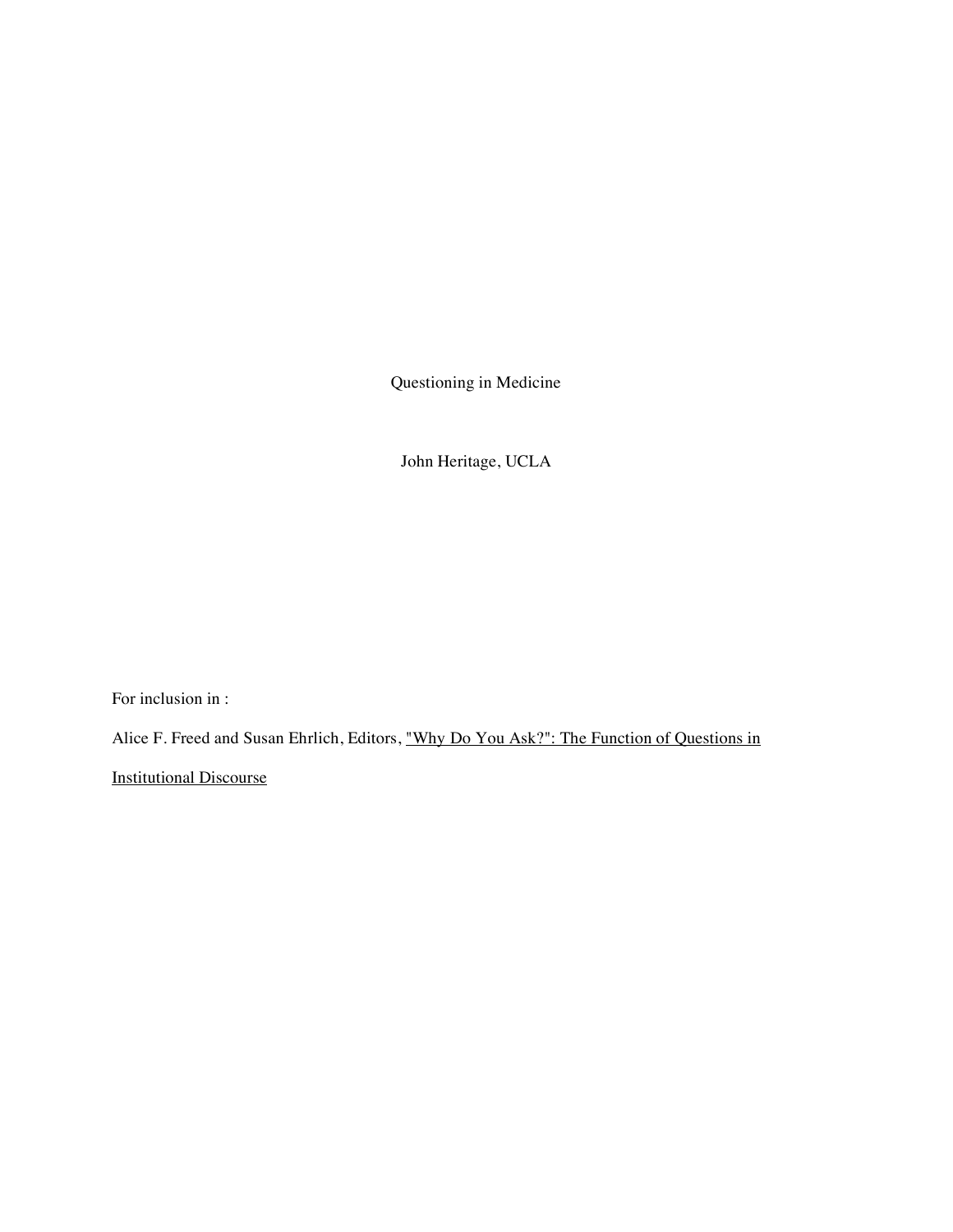# **Introduction**

Few medical visits pass without a significant number of physician questions. In a meta-analysis of the distribution of activities in the medical visit, Roter and Hall (2006, 119) estimate that physician information gathering occupies a little more than 20 percent of the total visit, and studies by West (1984, 81) and by Stivers and Majid (2007) report mean numbers of history-taking questions ranging between 20 and 33, with maximum totals of some eighty questions per visit.

Most physician questions emerge during the phase of the visit in which the physician asks about the present illness and takes the patient's medical history. These questions are developed in a branching structure through which specific clusters of diagnoses are successively pursued or ruled out in a process of hypothesis testing that begins early in history taking (Elstein, Shulman, and Sprafka 1978; Kassirer and Gorry 1978). Because illness can often be diagnosed simply through effective history taking (Hampton, Harrison, Mitchell, Prichard, and Seymour 1975), it is a critically important dimension of medical care for accurate diagnosis and appropriate treatment (Stoeckle and Billings 1987; Bates, Bickley, and Hoekelman 1995; Cassell 1997). This chapter describes recent conversation analytic research on questioning in these contexts, focusing primarily on the role of questioning in the management of the social relationship between doctor and patient.

The distinguished clinician and medical educator Eric Cassell has suggested that, during history taking, the physician may seek to become "a fixed measuring instrument," a kind of living questionnaire, neutral and consistent across patients (1985, 89). In pursuit of this objective, however, clinicians will not adopt the style of questioning to be found in social surveys and other kinds of "fixed measuring instruments" (Heritage 2002a). Medical inquiries directed to the marital status of patients do not take the form "What is your marital status? Are you single, married, divorced, separated, or widowed?" When the patient is a middle-aged woman living in the Midwest and with an adult daughter, questioning about marital status goes like this: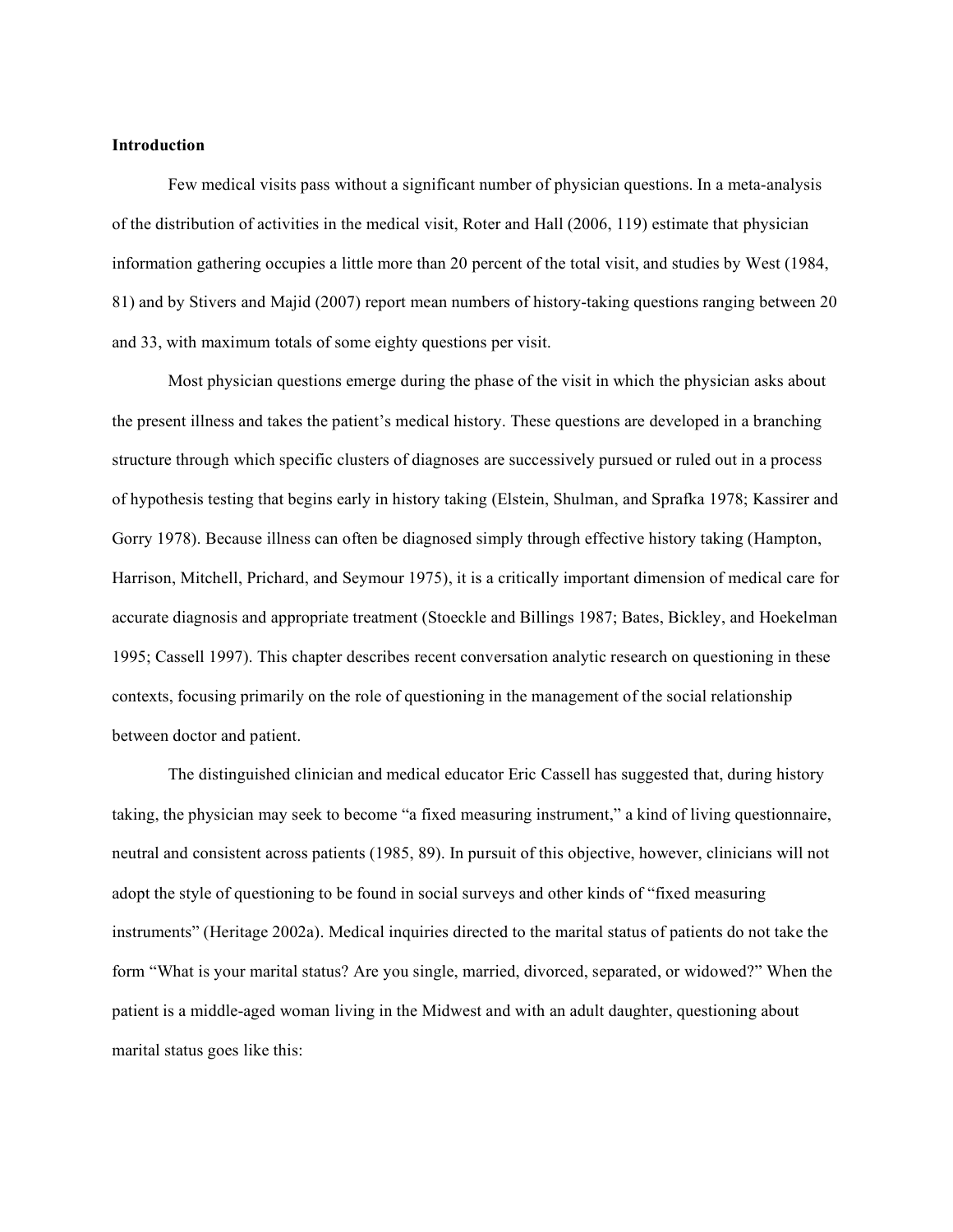| (1) | [Midwest $3.4.6$ ] |                                   |
|-----|--------------------|-----------------------------------|
|     | DOC:               | Are you married?                  |
| 2   |                    | $(\cdot)$                         |
| 3   | PAT:               | No.                               |
| 4   |                    | $(\cdot)$                         |
| 5   | DOC:               | You're divorced ("cur[rently,"??) |
| 6   | PAT:               | [Mm hm,                           |
|     |                    | (2.2)                             |
| 8   | DOC:               | Tl You smoke?, h                  |
| 9   | PAT:               | $Hm$ $mm$ .                       |
|     |                    |                                   |

Here the doctor invites a response to what is, given the patient's age and the existence of an adult daughter, discernibly a "best guess" about his patient's likely marital status.

Similarly, questions about a parent's mortality are not phrased in a "neutral" or an "unbiased" form, for example, "Is your father alive or dead?" Instead, when directed to the same middle-aged woman, they look like this:

```
(2) [Midwest 3.4.4]
 1 DOC: Tlk=.hh hIs your father alive?<br>2 PAT: (.hh) No.
 2 PAT: (.hh) No.<br>3 DOC: How old w
             How old was he when he died.
  4 PAT: .hh hhohh sixty three I think.=hh
  5 DOC: What did he die from.=hh
  6 (0.5)
7 PAT: He had:=uhm:: He had high blood pressure,<br>8 (a)
8 (.)<br>9 PAT: An:
             An:d he 'ad- uh: heart attack.
10 (4.0)
11 DOC: Is your mother alive,
```
In this case, the physician's questions are formed in an optimistic way, though not unreasonably so, about both the patient's father (line 1) and her mother (line 11).

These questions are framed in these ways rather than "neutrally" or "objectively" for good reasons. The designedly neutral social survey question conveys a stance of objectivized indifference toward the recipient's response and cumulatively instantiates an "essentially anonymous" or bureaucratic social relationship between questioner and respondent (Heritage 2002a; Boyd and Heritage 2006). To be effective, physicians cannot build relationships with patients in these terms. Instead, they must build questions that instantiate a caring relationship with patients. The primary means by which they can do this is "recipient design"—a term referring to the "multitude of respects in which the talk by a party in a conversation is constructed or designed in ways which display an orientation and sensitivity to the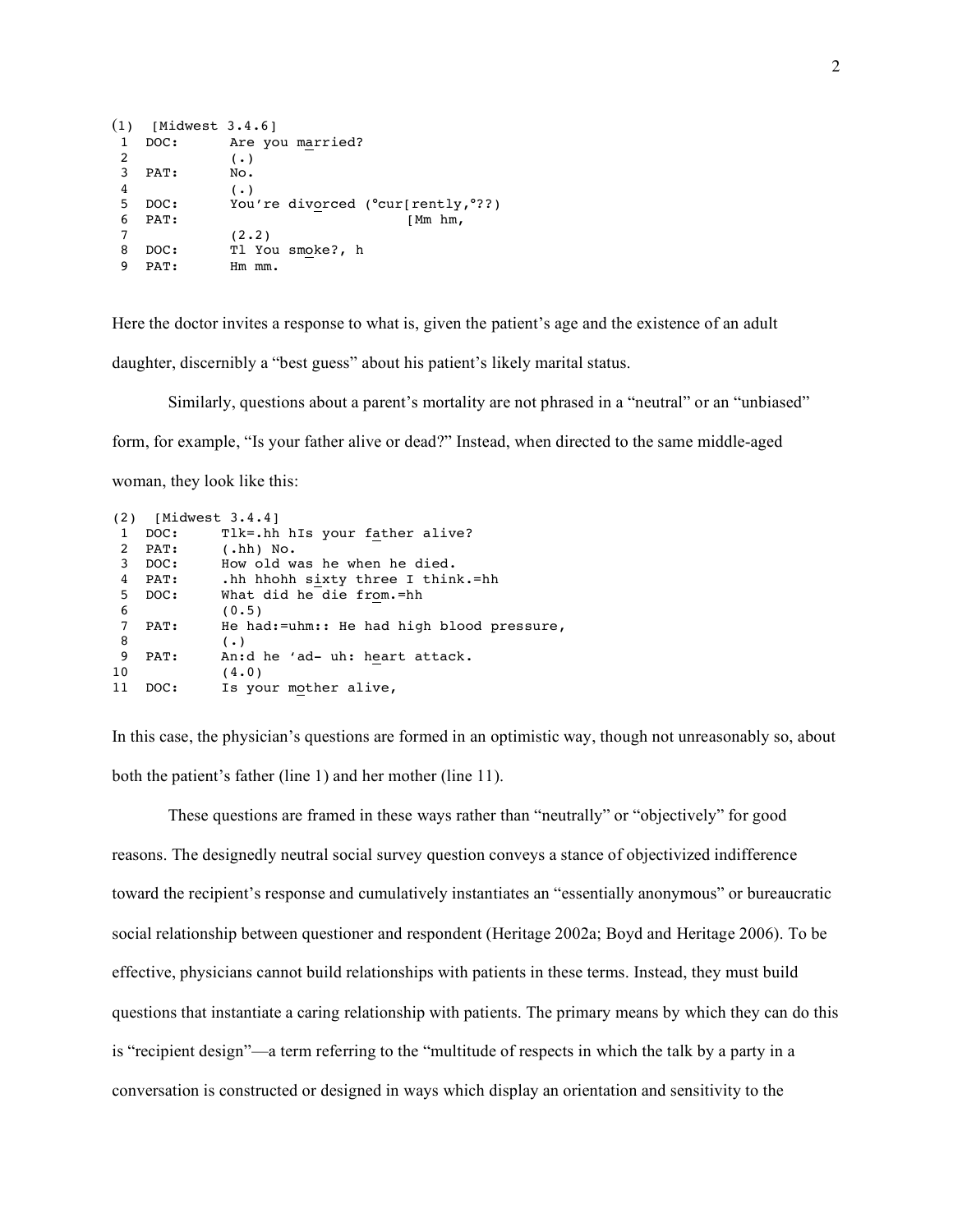particular other(s) who are the co-participants" (Sacks, Schegloff, and Jefferson 1974, 727). The consequence of recipient design in the medical context is not only a departure from "neutral" questioning but also, associated with this, the communication of the physician's reasoning, beliefs, and expectations. Thus, as Cassell (1985, 4) also notes, "Even when we physicians ask questions, the structure of the questions and their wording provides information about ourselves, our intent, our beliefs about patients and diseases, as well as eliciting such information about patients; 'taking a history' is unavoidably and actually an *exchange* of information" (italics in the original).

The purpose of this chapter is to examine some aspects of medical questioning that contribute to this process of information exchange and to explore their contribution to the management of the social relationship between doctor and patient.

#### **Dimensions of Question Design**

Amid a multitude of features, four basic dimensions of question design, summarized in table 1, are important for the following discussion.

| <b>Physician Questions:</b> | <b>Patient Responses:</b>                      |
|-----------------------------|------------------------------------------------|
| Set Agendas:                | Conforms/Does not conform with                 |
| (i) Topical agendas         | (i) Topical agendas                            |
| (ii) Action agendas         | (ii) Action agendas                            |
| Embody presuppositions      | Confirm/Disconfirm presuppositions             |
| Convey epistemic stance     | Display congruent/incongruent epistemic stance |
| Incorporate preferences     | Align/Disalign with preferences                |

Table 1: Dimensions of Questioning and Answering

In what follows, we briefly review these major dimensions of question-answer sequences.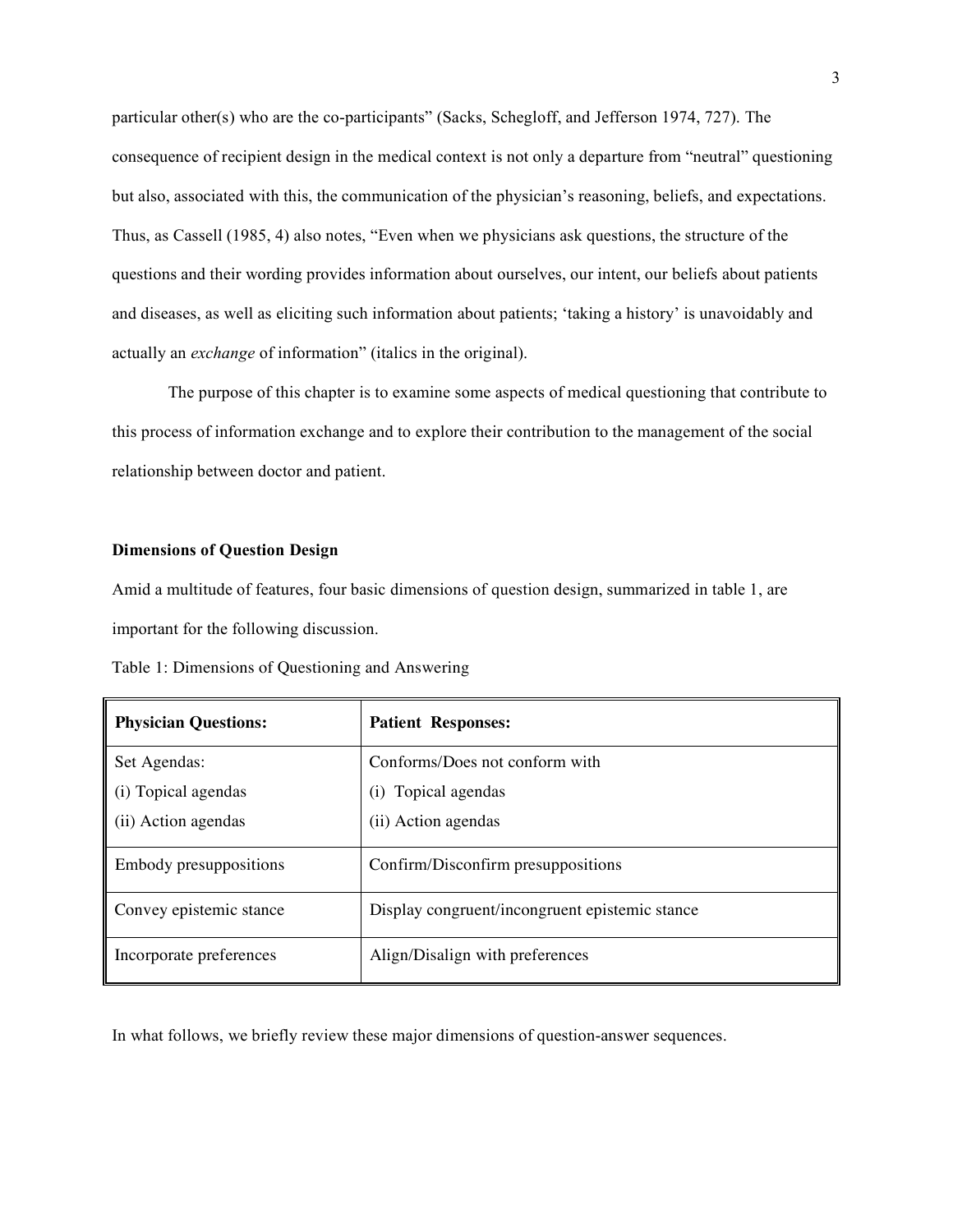### *Agenda Setting*

Our first dimension concerns the "agenda-setting" function of questions. Self-evidently, questions set agendas (Mishler 1984; Heritage 2002b; Clayman and Heritage 2002a, 2002b) that embrace both the kind of action that is required of a respondent and the topical content to which that action should be addressed. Although these two dimensions of agenda setting are not always easy to tease apart, perspicuous cases can be informative. For example in (3), the patient replies to a "where" question with a "where" response, but the two "wheres" have little in common save that they concern her mother:

| (3) |            |                                                                 |
|-----|------------|-----------------------------------------------------------------|
| 1   | DOC:       | Is your mother alive,                                           |
| 2   | PAT:       | $No:$ .                                                         |
| 3   |            | (1.0)                                                           |
| 4   | PAT:       | No: she died- in her: like late (.) fifties: or:                |
| 5   |            | I'm not sure.                                                   |
| 6   |            | .                                                               |
| 7   | DOC:       | -> Whe [re was her cancer.                                      |
| 8   | PAT:       | $\lceil$ ( $-$ )                                                |
| 9   |            | PAT: $\rightarrow$ .hhh Well:- she lived in Arizona an:'- she:: |
| 10  |            | wouldn't go tuh doctor much. She only went                      |
| 11  |            | to uh chiropracter. $(h[u-])$                                   |
| 12  | DOC:       | $\lceil Mm \rceil \text{hm}$ ,                                  |
| 13  | $PAT: *->$ | [An:d she had(:)/('t)                                           |
| 14  |            | *-> like- in her stomach somewhere I quess but (.)              |
| 15  |            | thuh- even- that quy had told her tuh qo (into)                 |
| 16  |            | uh medical doctor.                                              |
| 17  | DOC:       | $\lceil Mm \rceil$ hm,                                          |
| 18  | PAT:       | [.hhh An:' she had- Years before her- $( \cdot )$ m- uh         |
| 19  |            | hh mother in law: had died from: waitin' too-                   |
| 20  |            | or whatever ya know (on-) in surgery, .hh an'                   |
|     |            |                                                                 |

Using Raymond's (2003) terms, the patient here conforms with the *type of action* the question solicits but not its *topic*. Evidently the patient designs this response to launch a narrative, and it is noticeable that, once the physician acknowledges the initiation of the narrative with a continuative "mm hm" (line 12), the patient responds to the question (lines 13–14) before continuing with the narrative she had previously started. Here the agenda-setting function of the physician's question is set aside, then briefly addressed within the narrative, and then sidelined as the patient proceeds with her story.

Briefer departures from the agendas set by questions are illustrated in (4) and (5). In (4) the patient defers her type-conforming (ibid.) "no" response to a yes/no question in order to give a cautious qualification to her answer: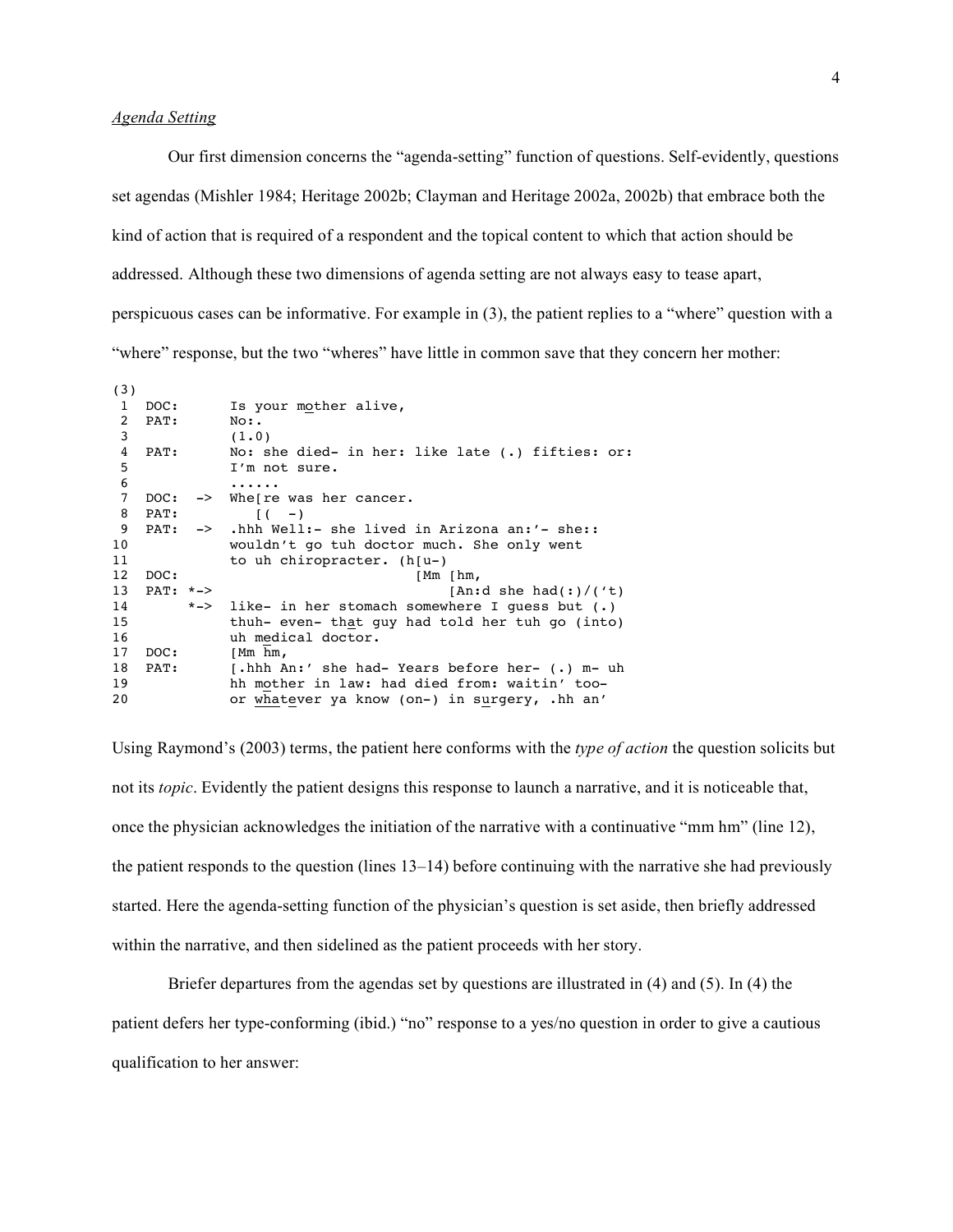```
\begin{matrix} (4) \\ 1 \end{matrix} DOC:
                    Do you have any drug aller:gies?
 2 (0.7)<br>3 PAT: .hh hi
                    .hh hu=Not that I know of no.
```
In (5) the patient uses a brief departure to intimate a "lifeworld" circumstance (Mishler 1984). The question concerns a restaurant that she owns and manages, and her prefatory "aside" ("How long has it had m*e.*") intimates the burden it imposes on her:

 $\begin{pmatrix} 5 \\ 1 \end{pmatrix}$  DOC:  $\frac{1}{2}$  DOC: How long have you had that?,  $(0.8)$ 3 PAT: hhhuhhh How long has it had  $me. = [hh < N_0: 1 + 4$  DOC:  $[(Yeah.)$ 4 DOC:  $\overline{Q}$  [(Yeah.)<br>5 PAT: We had it aba- - We built thuh building We had it aba- - We built thuh building  $#$ abou:t $#$ : 6 ten years ago. [(I think.) 7 DOC: [Mm.

And in (6) the patient's departure from the question's agenda gives the physician a clue, to which he

quickly responds:

 $(6)$ <br>1 DOC: 1 DOC: Do you have brothers 'n sisters?<br>2 PAT: -> Ah there was eight in our family -> Ah there was eight in our family. hh 3 DOC: -> How many are there now:.  $\begin{array}{cc} 4 & & (\texttt{.}) \\ 5 & \texttt{PATH:} & \texttt{Ah:} \end{array}$ Ah: seven.

Looking at how questions set these action agendas and how patients respond to them gives us a window into the ways physicians and patients both cooperate and struggle with one another over "what matters" in a given medical context. In this process, each party becomes aware of the other's concerns and any "direction" or trajectory through which these concerns are evolving. Information, in Cassell's (1985) formulation, is being "exchanged."

The ways in which this agenda-setting function of questions conveys information is vividly shown in Robinson's (2006) analysis of the questions with which physicians open medical visits. Robinson compares questions such as "What can I do for you today?" with a second type, "How are you feeling?" He shows that a crucial difference between the two types of question is that, whereas the first indicates that the physician does not know why the patient is present at the office, the second conveys prior knowledge of the patient's condition. This is achieved through the question's progressive aspect,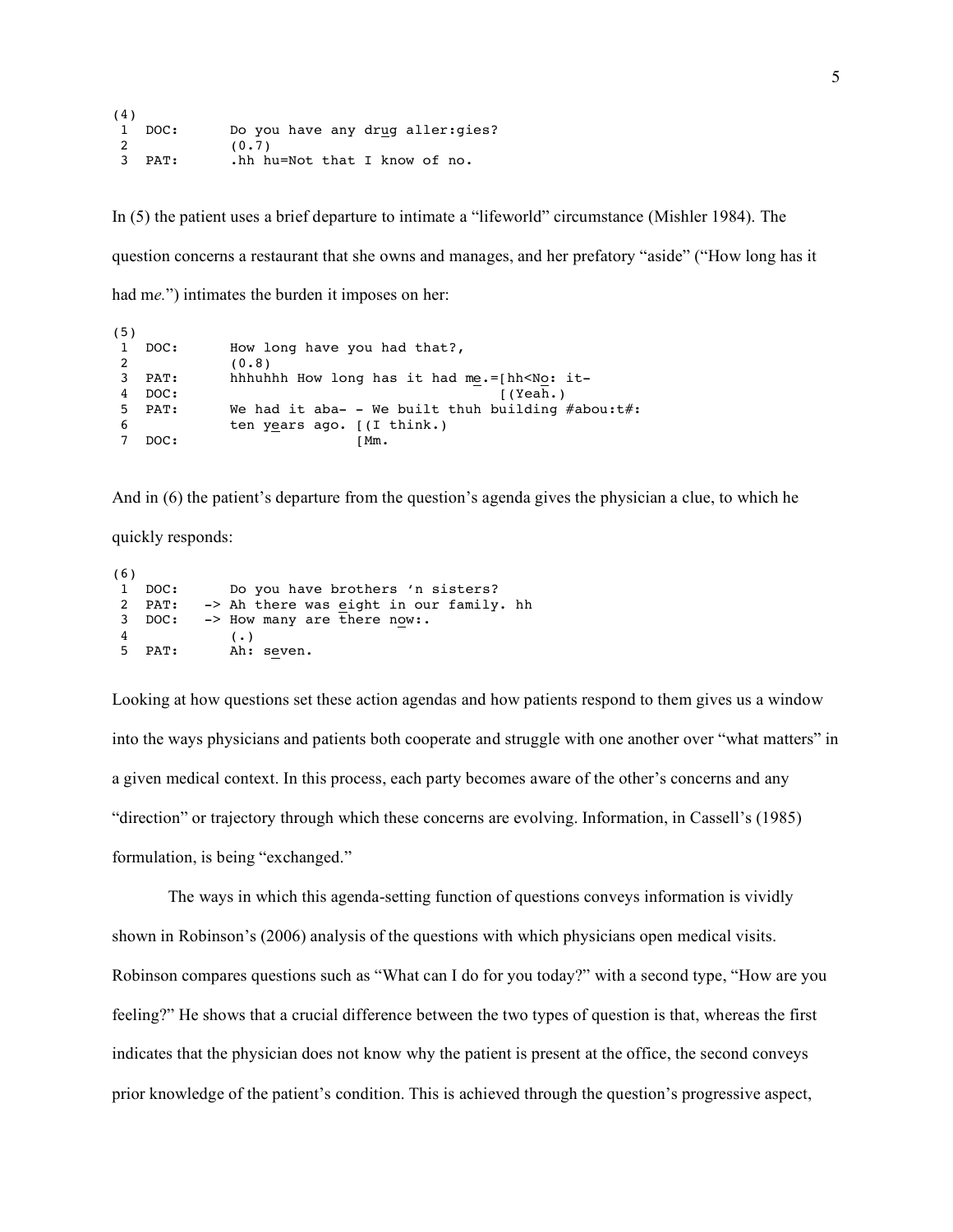which is sufficient for this format to be understood—both inside and outside the medical context (ibid.) as requesting some kind of update. Thus, while physicians overwhelmingly use the first type of question to index the opening of an acute medical visit for a new problem, they use the second to show that they know the patient is there for a follow-up visit.

As Robinson also demonstrates, when physicians use an opening question form that is inappropriate, they may find themselves being corrected. In (7) the physician uses an opening question formatted for a new concern:

```
(7) [Robinson 2006: 42]
 1 DOC: An::d what brings you here to see us in the clinic?
 2 (1.0)<br>3 PAT: Well D
              Well my (.) foot (1.0) uhm (1.0) I was in here on
  4 Sunday night=
 5 DOC: = Mmkay<br>6 PAT: It's a
 6 PAT: It's actually a <u>follow</u> up<br>7 DOC: Yeah I read over your rep
              Yeah I read over your report uh: that they dictated
 8 from the emergency room on Sunday...
```
Here the patient treats the physician's question as failing to recognize that the clinic has dealt with her problem previously. She has considerable difficulty framing her response as an answer to his question (line 3) before indicating that this is a follow-up visit (lines 3–4, 6). At stake here may be whether the physician has access to or has read her chart. As it turns out, he has read the emergency room report (lines 7–8), though clearly his opening question conveyed otherwise to the patient.

The significance of the agenda-setting functions of questions may be quite far reaching. In a study of telephone conversations in which physicians working for an insurance company reviewed cases with attending physicians to determine whether pediatric surgery was appropriate and would be reimbursed, Boyd (1998) distinguishes between various kinds of opening questions. One type, which she calls "collegial," is exemplified by questions like "Could you tell me something about this youngster?" Evidently the question is very "open": It exerts virtually no constraints on what the attending might choose to talk about. By contrast, there were "bureaucratic" opening questions like "He has uh- (0.2) they i- I don't get any documentation of any problems at all in the last year. And I- from their office so I wanted to check with you." This question is very specific in its focus: The reviewing physician asks for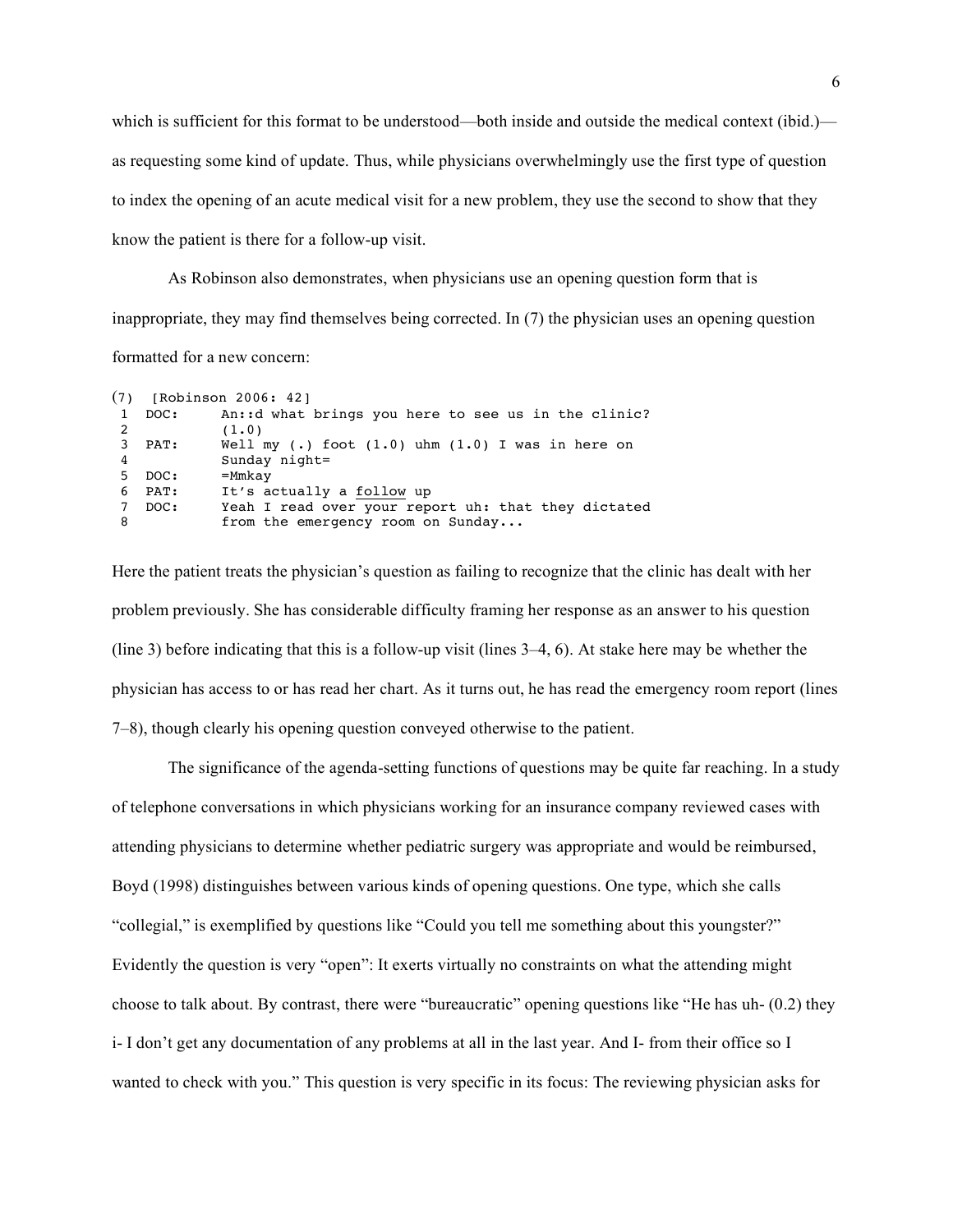"documentation" of medical problems in the past year (a key condition for the insurance company to approve reimbursement for the surgery). When individual differences and a wide range of other factors impacting the outcome of the review process were controlled for, the odds of calls with "collegial" openings resulting in approval of the case were three times greater than their "bureaucratic" counterparts (ibid.). Here the agenda-setting function of the opening question clearly has an influence not only on the attending physicians' responses but also, through these responses, on the actual decision that is arrived at some minutes later.

# *Presupposition*

Our second dimension of question design concerns the presuppositional content of questions. All questions embody presuppositions about the states of affairs to which they are directed. For example, in (8) the question linguistically presupposes that the patient uses contraceptives. Associated with this presupposition are some implied cultural assumptions: that the patient is sexually active, is still capable of bearing children, and does not want any more of them:

```
(8) [Cassell 1985, 101]
 1 DOC: What kind of contraception do you use?<br>2 PAT: None, since my menopause.
                 None, since my menopause.
```
The patient's response undercuts the question's presupposition and rejects the second of its associated assumptions (rendering the third one moot): It does not address the first one. In (9), by contrast, another physician is more cautious. His first question conveys his view that the patient might be using contraception but does not presuppose it:

```
(9)<br>1 DOC:
           Are you using any contraception? Is that
 2 necessary [for you?
 3 PAT: [Huh uh (not now.)
 4 DOC: °(Okay.)°
```
His second question ("Is that necessary for you?"), however, revises the position taken in the first question by inquiring into that question's assumptions (that the patient is sexually active, capable of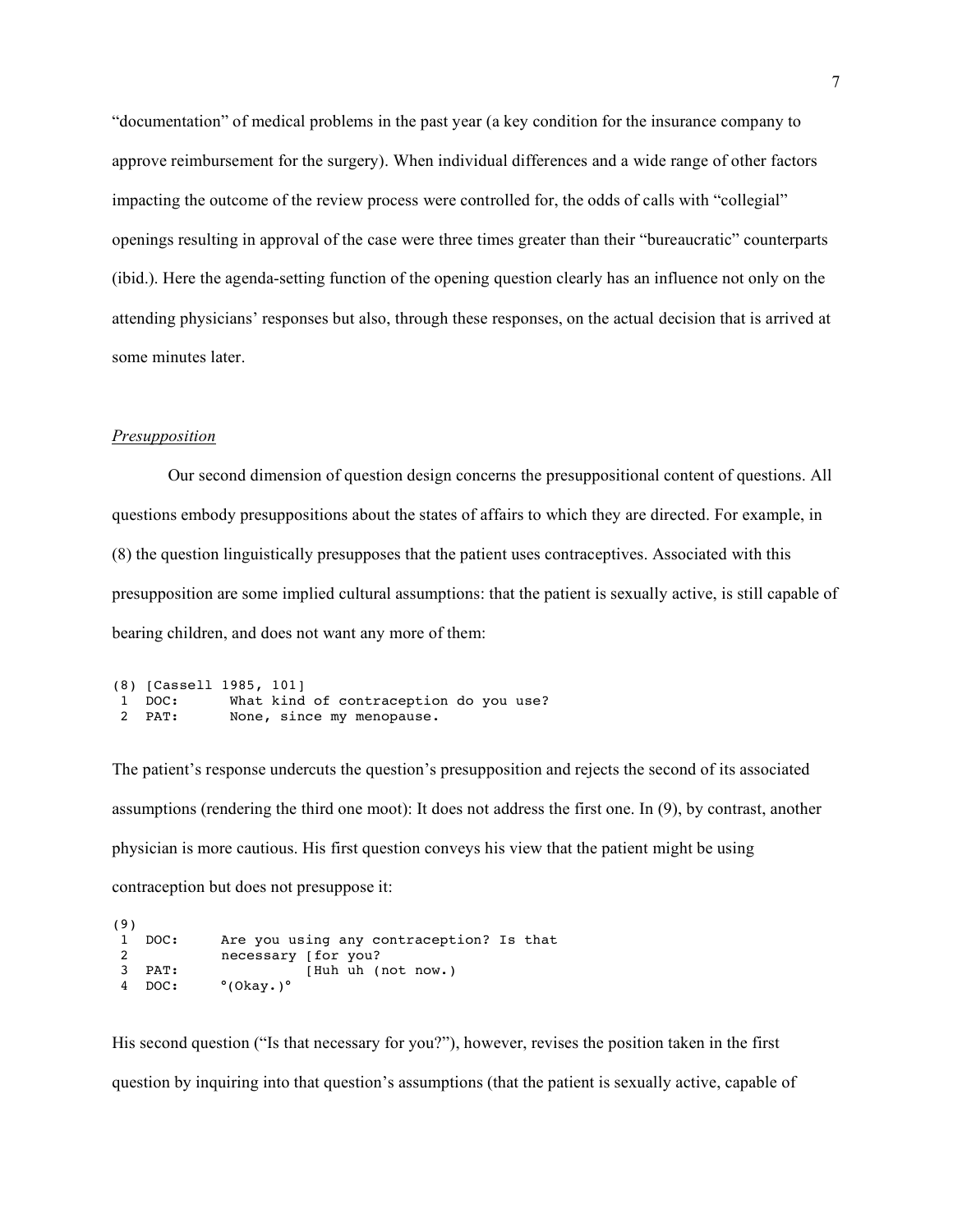bearing children, etc.). It thus goes some way toward retracting the relevance of the assumptions mobilized in the first question.

A similar variation in the presuppositional weighting of "lifestyle" questions is reported by Sorjonen, Raevarra, Haakana, Tammi, and Perakyla (2006) in the Finnish primary care context. The questions concern alcohol use—an issue that has been a significant social problem in the Nordic countries. Whereas female patients are normally asked, "Do you use alcohol?" Finnish males are asked, "How much alcohol do you use?" Here patient gender is evidently the basis for questioning that clearly varies in terms of its presuppositional loading.

The openings of medical visits are also a context in which questions may or may not convey presuppositions about what is known about the patient's presenting concerns. In the United States, when nurses or medical assistants interview patients before the doctor enters the examination room, nurses frequently record the patient's presenting concern in the patient's chart. Physicians thus commonly confront a choice between beginning the visit as if in ignorance of this information ("What can I do for you today?") or conveying that they already have this information ("Sore throat and runny nose for a week, huh?"). A recent study indicated that about 16 percent of medical visits are opened in this second way and that patients' responses to them are very much briefer and contain less information (Heritage and Robinson 2006b).

## *Epistemic Stance*

The design of questions communicates the questioner's epistemic stance toward the response, particularly in relation to the questioner's access to the information solicited. Although questions ordinarily solicit information and convey a relatively unknowing (or K-) stance toward the respondent, we can distinguish questions in terms of the epistemic gradient they establish between questioner and respondent (Heritage and Raymond forthcoming ). Consider the following three questions: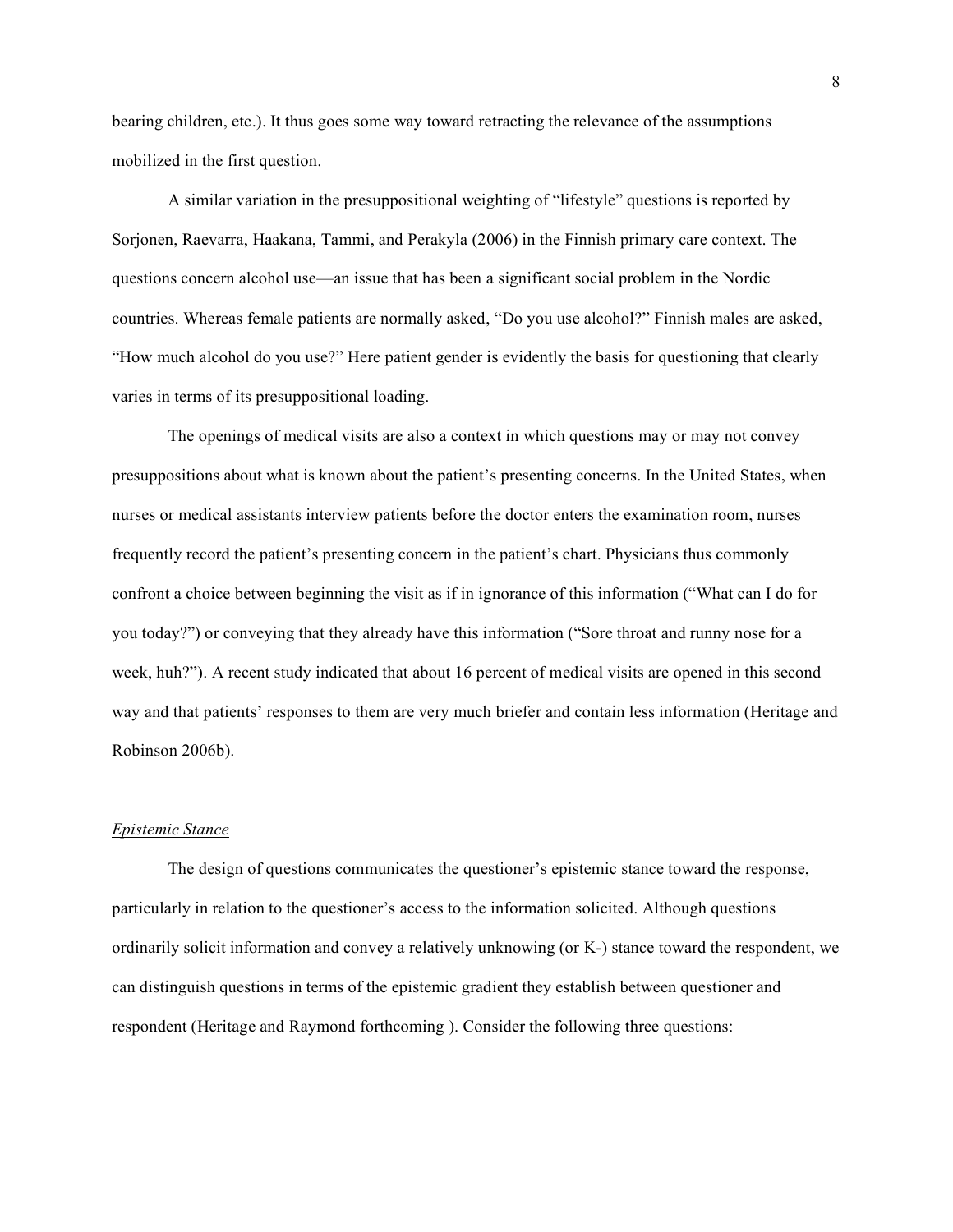- Q.1) Yes/No Interrogative: Are you married?
- Q.2) Statement + Interrogative Tag: You're married aren't you?
- Q.3) Yes/No Declarative Question: You're married.

Each of these questions addresses information that is properly known by the recipient. That is, the recipient has primary epistemic rights to this information (Sharrock 1974; Heritage and Raymond 2005), or, in Labov and Fanshel's (1977) terms, the information being addressed here is "B event" information. Nonetheless, the three questions propose difference stances toward it. The first proposes that the questioner has no definite knowledge of the respondent's marital status and indexes a deeply sloping epistemic gradient between an unknowing (K-) questioner and a knowledgeable (K+) respondent (see figure 3.1). The second, by contrast, conveys a strong hunch as to the likelihood of a particular response and a shallower "K- to K+" epistemic gradient. The third declarative question proposes a still stronger commitment to the likelihood that the respondent is married and a correspondingly shallow "K- to K+" epistemic gradient. This latter format is predominantly used when the speaker has already been told (or independently knows) the information requested and merely seeks to reconfirm or alternatively to convey inferences, assumptions, or other kinds of "best guesses" (Raymond, this volume; Turner 2008).



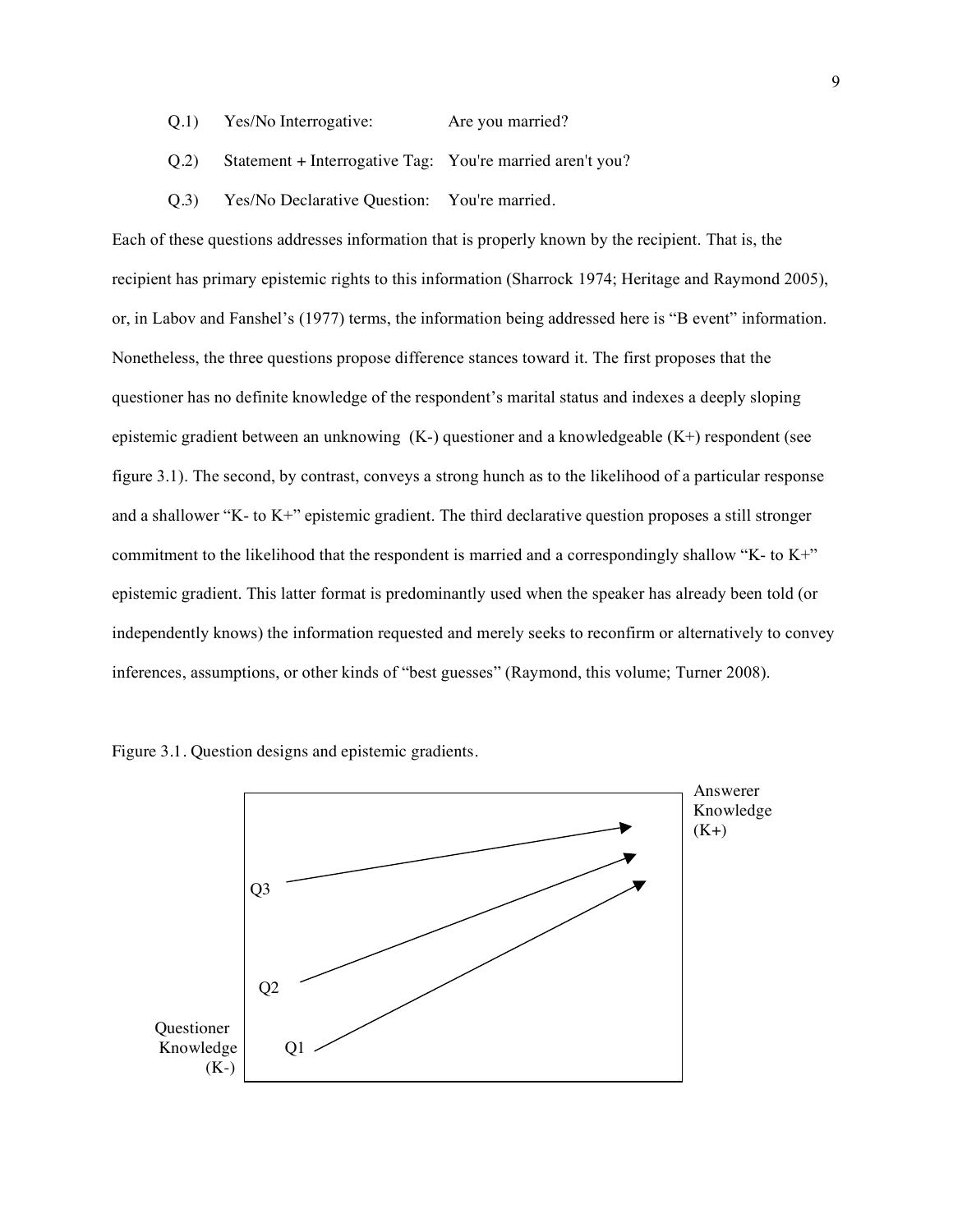The significance of these question designs is twofold. First, taking the "unknowing" stance of a Y/N interrogative (Q.1) can invite elaboration and sequence expansion, while the "knowing" Y/N declarative form (Q.3) merely invites confirmation of known information by the recipient, who is projected as an authoritative source. These differences are clear in the following sequence involving a British community nurse (known as a health visitor [HV]) and a new mother. The nurse's first question (line 1) about the father's work as a painter is in interrogative form and attracts an expanded response (lines 2 and 4) from

the mother:

```
(10) (5A1:9)
 1 HV: Has he got plenty of wo:rk on,
  2 M: He works for a university college.
 3 HV: O:::h.
 4 M: So: (.) he's in full-time work all the t_i:me.<br>5 HV: \degreeYeh.
            ^{\circ} Yeh.
  6 (0.4)
 7 HV: - > And this is y'r first ba:by:.
8 M: Ye(p).<br>9 (0.3)
            (0.3)10 HV: -> .tch An' you had a no:rmal pre:gnancy.=
11 M: =Ye:h.
12 (1.1)
13 HV: -> And a normal delivery,
14 M: Ye:p.
15 (1.4)<br>16 HV: {}^{6} Ri:a
16 HV: ˚Ri:ght.˚
```
The nurse's subsequent questions (lines 7, 10, and 12) are in declarative form and attract unexpanded confirmations, whose brevity in some cases is accentuated by the labial stopped ("yep") variant of "yes," which underscores that the mother will not continue.

Thus, second, as Raymond (this volume) shows, these question designs index the complex choices about conveying the relative information states of the parties at any particular moment. In (11), from an after-hours call to a doctor's office (Drew 2006), a caller who claims to be pregnant is experiencing vaginal bleeding. After his inquiry about when the pregnancy test was done, the doctor is evidently concerned that the test could be a "false positive," perhaps associated with faulty test administration: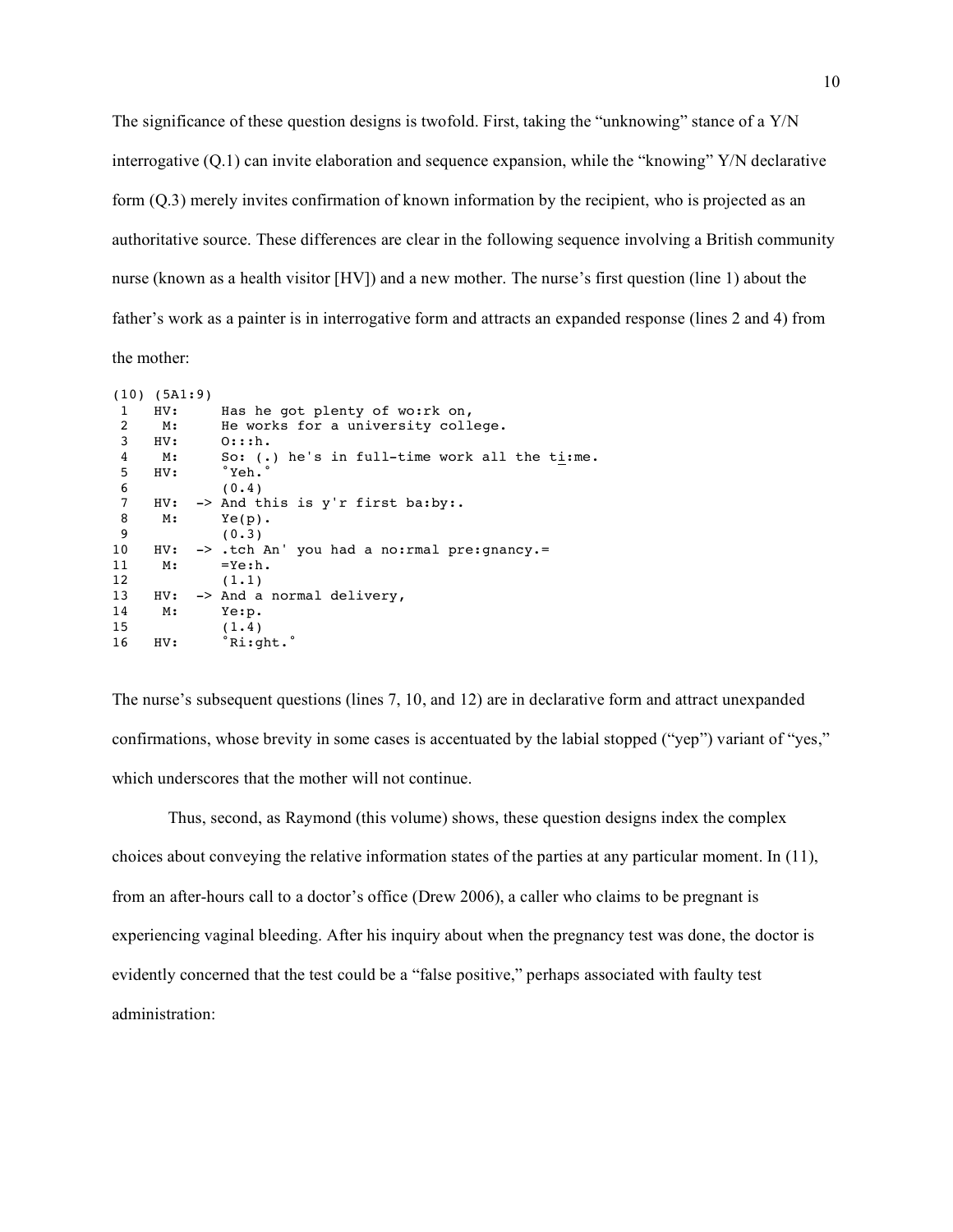|    |            | $(11)$ [DEC 2:1:8]                                                                      |
|----|------------|-----------------------------------------------------------------------------------------|
|    | 1 Doc:     | $^{\cdot}$ hhhhh! Aum:: (.) i::when didju actually have your: (.)                       |
| 2  |            | t! eh:m: pregnancy test.                                                                |
|    | 3 Clr:     | Eh:n: las' Thurs- Thursday, just gone.                                                  |
|    | 4 Doc:     | The doctor did that, [or:                                                               |
|    | $5$ $Clr:$ | [No, I ha- took a: a sample                                                             |
|    | 6 Clr:     | intuh the chemist an' they done it.                                                     |
|    | 7 Doc:     | -> hhhhh Ri:ght. <ehm: (.)="" an'="" definitely<="" i'="" td="" they-="" was=""></ehm:> |
| 8  |            | positive then.                                                                          |
| 9  | Clr:       | Yeah, yeah. [(Zuh) ('cause) the doctor didn' want me to                                 |
| 10 | Doc:       | (°Well.)                                                                                |
|    | 11 Clr:    | do another one (an') 'e said no, (as) 'e said they're                                   |
| 12 |            | not wrong when they're positive, it's only when                                         |
| 13 |            | they're negative that it- $($ ) can be wrong.                                           |

Having discovered that the test was performed at a pharmacy, the doctor formulates this line of questioning in declarative form: "i' was definitely positive then." In this context, interrogative syntax would put either the pharmacy's expertise or the caller's veracity into question (Turner 2008). And, as the data show, even the declaratively formed comment is sufficient to galvanize the caller into a defense of her diagnosis (lines 9–13). It is evident that complex socioepistemic issues are in play here, and ones that index the social relationship between doctor and caller, as well as the doctor's view of professional and lay-administered pregnancy tests.

So powerful is declarative syntax that, as Turner (2008) has shown, it can also be used to confirm that something has been specifically and relevantly *not* mentioned. For example, in (12) another afterhours caller is concerned about a child's extensive vomiting:

```
(12) [DEC 1:1:12]
 1 Clr: U::h we:ll basically since dinner i-tha' 'e's 
2 actually bringin'the milk up,
3 Doc: [\text{Right},<br>4 Clr: [ ( w
           \frac{1}{4} ( while), you know, it's sort'us: () comin'
 5 up all the while at the minute,
 6 Doc: -> Is it? What-w: it's just milk coming up, no: ˙hhh 
7 -> no blood or anyt'ing gree[n or anything¿
8 Clr: [No:,
```
The doctor's declarative question (lines 6–7) about what the child is "bringing up" invites confirmation that the caller's previous account has relevantly *not* mentioned "blood or anything green" (line 7) and that he was relevantly informed by these omissions. Because the question designs described here also communicate the strength of expectations for a particular response, epistemic stance is closely related to preference, to which we now turn.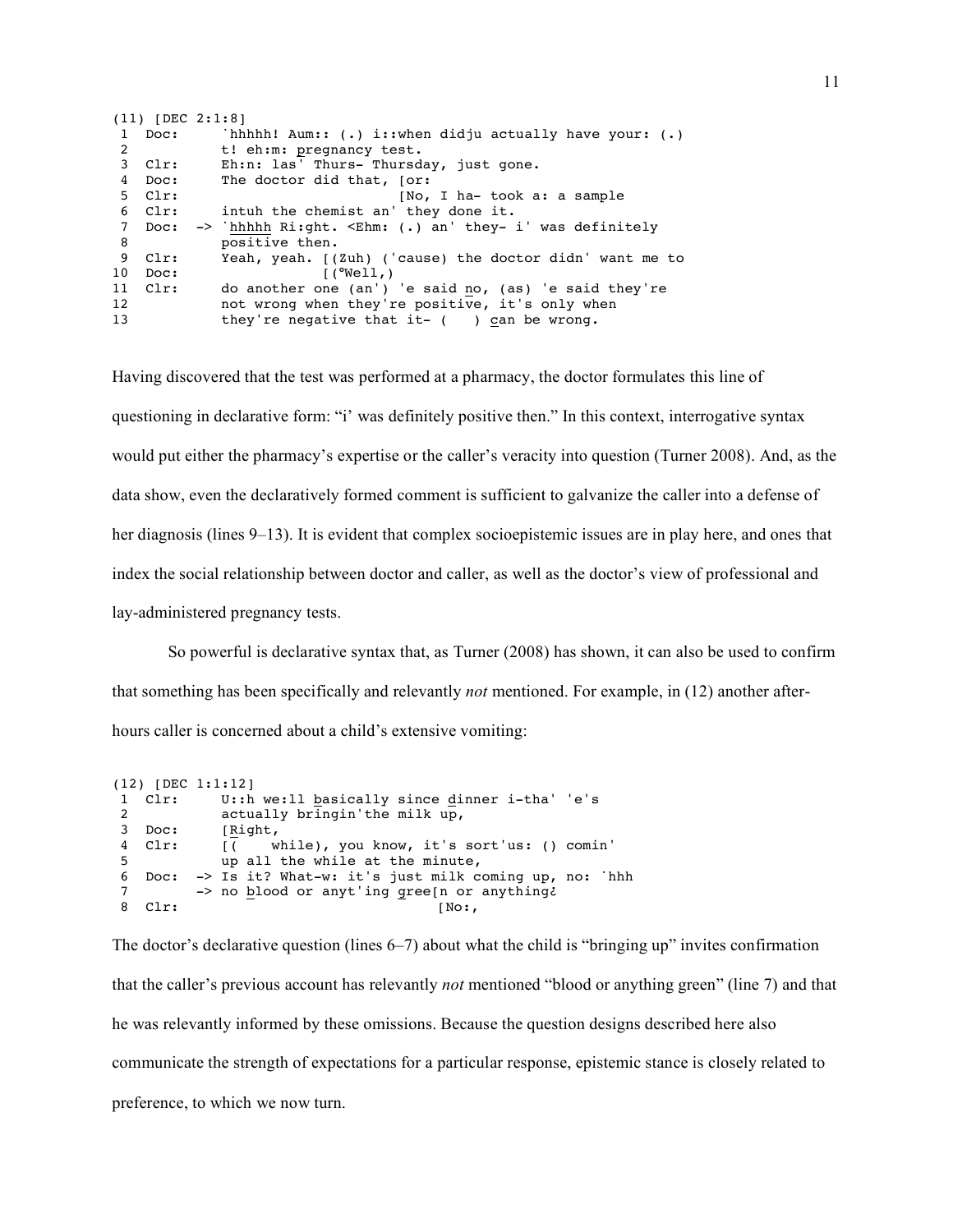#### *Preference*

Our final dimension of question design concerns the preference organization of questions. The conversation analytic term *preference* is used to describe the bias or tilt of questions that are designed for, favor, or suggest an expectation of an answer of a particular type. A majority of physicians' questions are yes/no, "closed," "polar," or "alternative" questions (Roter and Hall 2006; Roter, Stewart, Putnam, Lipkin, Stiles, and Inui 1997), and the grammatical design of these questions unavoidably favors one or another of the alternatives that the question problematizes (Heritage 2002a; Boyd and Heritage 2006). Thus the following grammatical designs favor 'Yes' responses:

Straight interrogatives, e.g., "Are you married?" Statement + negative tag, e.g., "You're married, aren't you?"

Declarative questions "You're married currently."

Negative Interrogatives, e.g., "Aren't you married?" (Bolinger 1957; Heritage 2002c; Heinemann 2006)

Similarly, there are a set of grammatical designs that favor 'No' responses:

Negative declaratives, e.g., "There's no blood in the diarrhea."

Negative Declaratives + positive tag, e.g., "There's no blood in the diarrhea is there?"

Straight interrogatives with negative polarity items (any, ever, at all etc.), e.g., "Was there

ever any blood in the diarrhea at all?"

In addition to conveying a questioner's orientation toward potential responses, these designs can exert a significant influence on how recipients may respond to them. A recent study of the question Are there [some/any] other concerns you would like to talk about today? investigated responses to these questions among patients who had indicated in a previsit survey that there were additional concerns that they wanted to discuss. While 90 percent responded affirmatively to the "some" version of the question, only 53 percent responded affirmatively to the "any" version (Heritage, Robinson, Elliott, Beckett, and Wilkes 2007). Strikingly, there were no social covariates, for example, age, gender, ethnicity, that were significant predictors of response.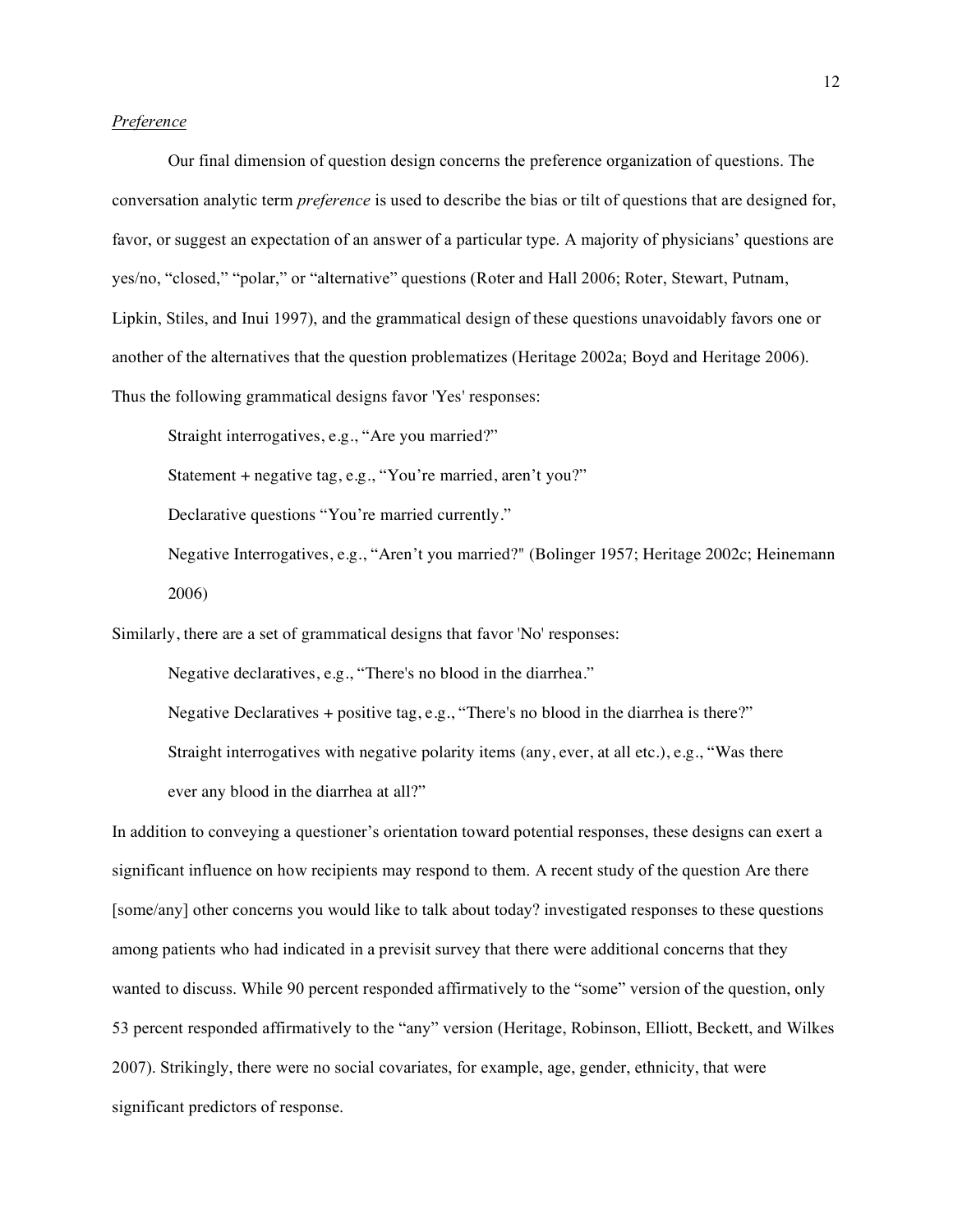Of course, in addition to their grammatical design, the content of questions frequently indexes desired (or at least desirable) outcomes. For example, in a patient's medication request to a doctor that runs "Do you have some samples?" the very fact that the question is asked suggests that the questioner is looking for a "yes" response and that the question is asked in the service of getting free samples of medication. In this instance, the grammatical polarity of the question, which favors a "yes" response, is *aligned* to the objective of the question, which is the hope of obtaining free medication. However, a question with the same objective could have been designed with negative polarity (e.g., "You don't have any samples, do you?") This format grammatically respects the recipient's right to reject the request and embodies negative politeness (Brown and Levinson 1987). It does so by deploying what Schegloff (2007) describes as "cross-cutting preferences": The action is designed for a "yes," but its grammatical format is designed for a "no." The choice between aligned and cross-cutting preferences is a key resource through which physicians communicate, and patients apprehend the communication of information in questioning.

## *Optimization in Medical Questioning*

Looking at history-taking questions in primary care, it is easy to find sequences like those in (13), which involve the following pattern. Where a "yes" response is a favorable health outcome, the question is grammatically designed for a "yes" (e.g., lines 1 and 9). Conversely, where a "yes" response would represent an unfavorable health outcome for a patient, the question is grammatically designed for a "no"  $(line 5)$ :

```
(13)<br>1 DOC:
       -> Are your bowel movements normal?
 2 (4.0) ((patient nods))
 3 PAT: °(Yeah.)°
 4 (7.0)
5 DOC: \rightarrow Tlk Any ulcers?
6 (0.5) ((patient shakes head))
 7 PAT: (Mh) no,
 8 (2.5)
9 DOC: - > Tl You have your gall bladder?
```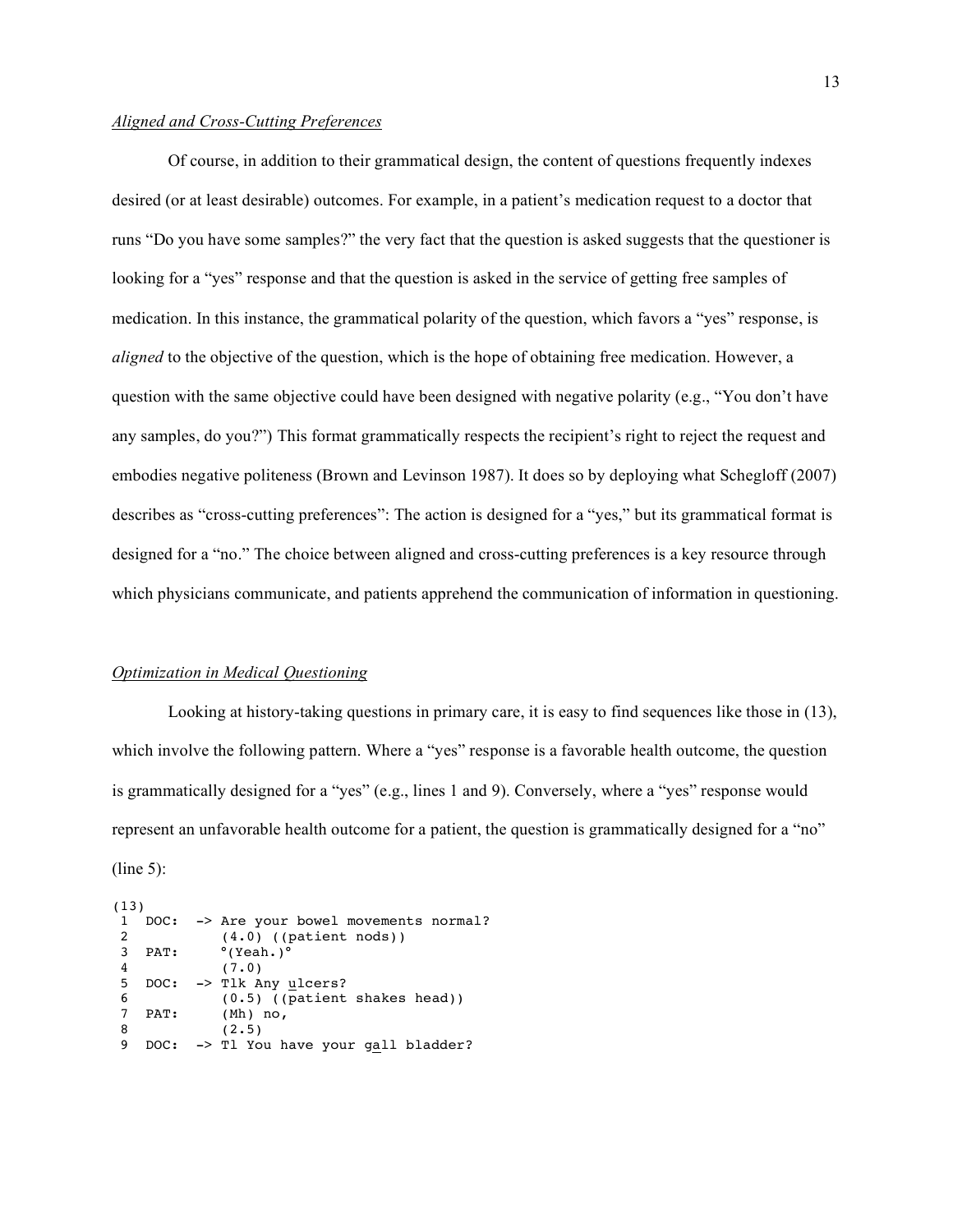We refer to this pattern of alignments, which favors responses embodying positive health outcomes, as expressing the *principle of optimization*, which is a fundamental "default" principle of medical questioning (Heritage 2002a; Boyd and Heritage 2006). This principle embodies the notion that, unless there is some specific reason not to do so, medical questioning should be designed to allow patients to confirm optimistically framed beliefs and expectations about themselves and their circumstances. It is for this reason that patients are more frequently asked questions that grammatically prefer positive outcomes. "Is your father alive?" is the normal form for this question about mortality. "Is your father dead?" is comparatively rare and asked only in circumstances where death is the probable state of affairs.

The following case—this time involving a community nurse (HV) and a new mother—embodies the same pattern:

```
(14) [4A1:17]
 1 HV: -> Uh::m (.) .hh So your pregnancy was perfectly 
2 \rightarrow normal. 3 M: Yeh.
 4 HV: -> And did you go into labor (.) all by yourself?
 5 M: No: I was started o[ff because uh:m (0.8) the blood<br>6 HV: [Induced.
                            [Induced.
 7 M: pressure (0.7) went up in the last couple of weeks.
8
 9 ... [Segment dealing with why mother was induced] 
1011 HV: -> And was he alright when he was born.
12 F: Mm[:.
13 M: [Yeah.
14 HV: -> He came down head fi:rst.
15 F: Mm h[m,
16 HV: -> [No:rm- no:rmal delivery?=
17 M: =Ye:h.
18 (2.2) 
19 HV: -> And did he stay with you all the time.=
20 -> =He didn't go to special care baby unit.
21 M: No:.
```
Here all six of the community nurse's questions are designed to favor responses that depict a normal pregnancy and an unproblematic delivery. The questions at lines 19 and 20 are particularly interesting: Both the initial *yes*-preferring interrogative and the subsequent, stronger *no*-preferring declarative versions of the question embody the principle of optimization—it would be better for the baby to have stayed with the mother and not gone to a special unit.

Optimization is a default feature of medical questioning: Unless the physician has reason to believe something to the contrary, a question should be optimized.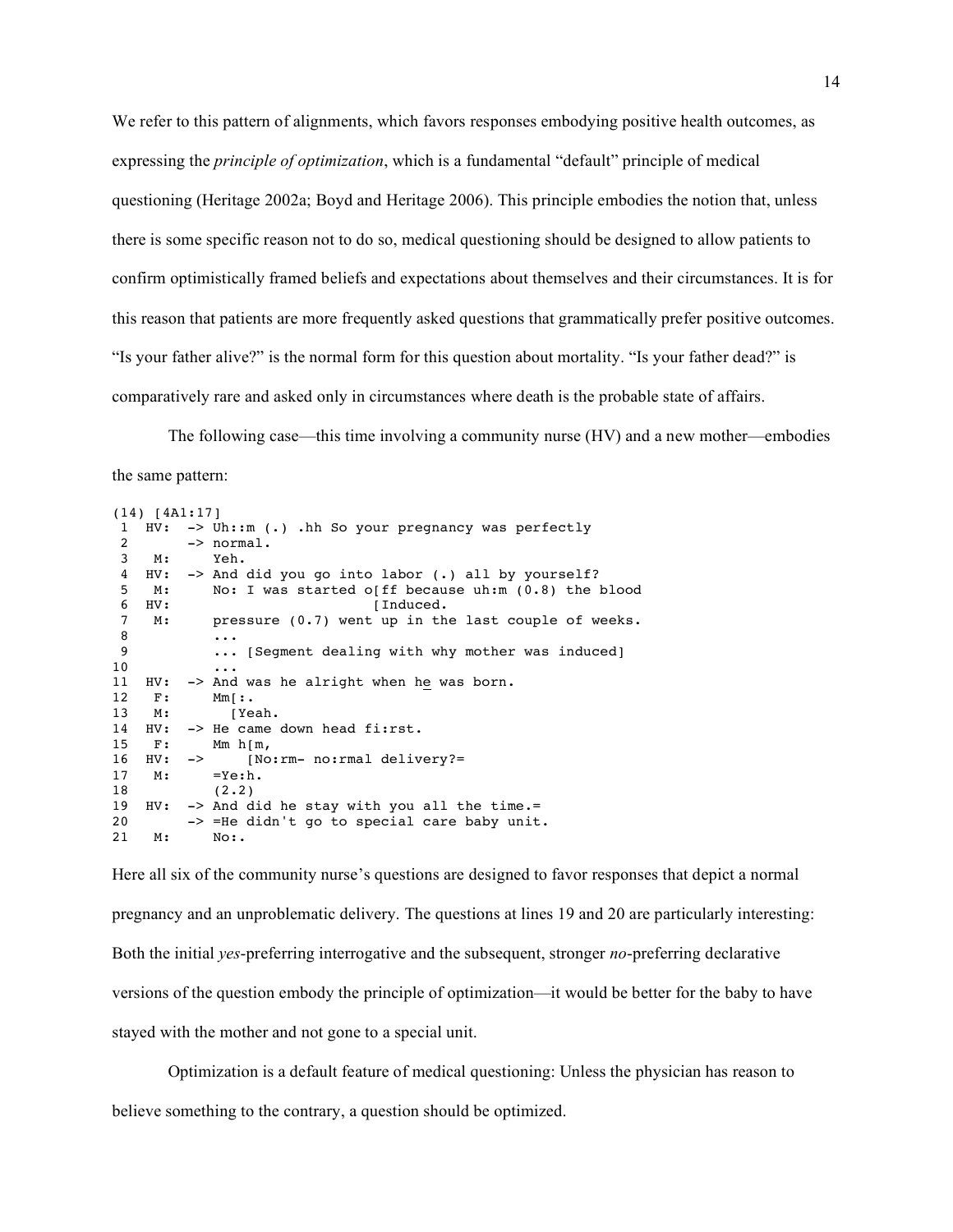### *Problem Attentiveness*

If the principle of optimization is the default principle of medical questioning, there are still many occasions in which it is clearly inappropriate—most prominently, when the questioning concerns the symptoms that are the patient's reason for seeking medical care. It would clearly be inappropriate to ask "You don't have a fever, do you?" of a patient presenting with cold and sinus symptoms. Stivers (2007), focusing on acute care visits, has formulated this as the principle of problem attentiveness. Drawing on Levinson's (2000) account of generalized conversational implicature, Stivers observes that "doctors appear oriented to the assumption that if the parent did not mention particular symptoms, they are not likely to exist (Q principle). And, if particular symptoms were mentioned, then questions broadly in line with those symptoms should be designed to presuppose a problem (I principle).<sup>"1</sup>

The principle of problem attentiveness makes it inappropriate for physicians to question patients about their primary symptoms using optimized questions (Stivers 2007). In (15) an eleven-year-old patient presenting with pain in her left ear is asked a series of questions that invites affirmative responses to pain symptoms (lines 1, 9, 13):

```
(15) [Heritage and Stivers 1999: 1511]
 1 DOC: -> Which ear's hurting or are both of them hurting.
 2 (0.2)
 3 GIR: Thuh left one,
4 DOC: O(\text{day.}^{\circ} \text{This one looks perfect, } \text{.} \text{hh}<br>5 (): (U[\text{h:}])5 ( ): (U[h:.)<br>6 DOC: [An:d
6 DOC: [An:d thuh right one, also loo:ks, (0.2) even more
              perfect.
 8 GI?: ( )
9 DOC: -> Does it hurt when I move your ears like that?
10 (0.5)
11 GIR: No:.
12 DOC: No?,<br>13 DOC: -> .hh
         -> .hh Do they hurt right now?
14 (2.0)
15 GIR: Not right now but they were hurting this morning.
16 DOC: They were hurting this morning?
17 (0.2)
18 DOC: M[ka:y,
19 MOM: => [(You've had uh- sore throat pain?)
```
The child's negative responses at lines 11 and 15 are substantially delayed and clearly reluctant.

Moreover, her response to the doctor's positively polarized follow-up question at line 13 (".hh Do they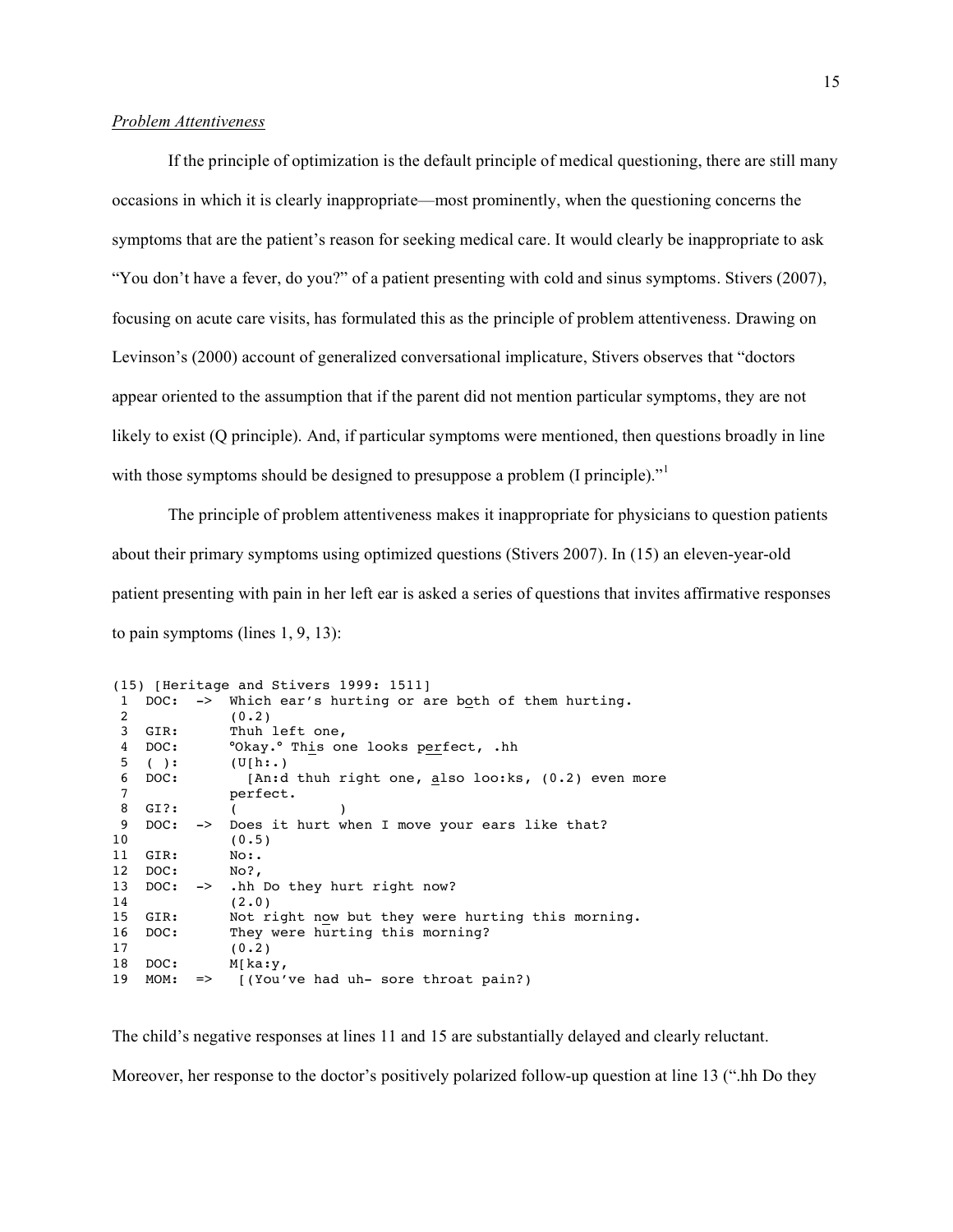hurt right now?), while confirming a "no pain" scenario, incorporates additional detailing that defends the decision to go to the clinic (Drew 2006; Heritage forthcoming; Stivers 2007; Stivers and Heritage 2001). Note that the child's mother introduces a new symptom at the end of this sequence (line 19), most likely to defend the decision to make the medical visit.

A similar case described by Stivers (2007) involves a child presenting with a cough. The parents have heard about a local meningitis outbreak on the television news, which they allude to in lines 7–8:

```
(16)
1 Doc: Has he been coughing uh lot?<br>2 (0.2)
              (0.2) 3 Mom: .hh Not uh lot.=h[h
  4 Doc: [Mkay:?,
 5 Mom: -> But it- it <sound:s:> deep.
  6 (1.0)
7 Mom: \rightarrow An' with everything we (heard) on tee v(h)ee=hhhh <br>8 \rightarrow £we got sca:re'.£
          -> Ewe got sca:re'.£
9 Doc: Kay. (An fer i-) It sounds deep?<br>10 (.)
              (.)
11 Mom: Mm hm.
```
Here again, the question at line 1 is polarized in a problem attentive direction, and the mother, finding herself responding in the negative at line 3, defends the significance of the symptom with an account of the sound of the cough and the collateral concern that the media had stimulated.

In ordinary acute care situations, there is often an alternation between problem attentiveness and optimization in the way symptoms are addressed. Such a case is (17), where an evening after-hours caller (Drew 2006) describes her child's extensive bouts of vomiting and diarrhea:

```
(17) 
1 Doc: .hh Fine. `h So: ho:w ho:w: this was: all just started tonight,
 2 is it?
 3 Clr: Yes.<Well I didn't [come in from wo:rk unti:l uh:] ten past=
4 Doc: [ `h h h h h h h h h j Clr: =[seven and she'd already been sick three] times,
           =[seven and she'd already been sick three] times,
 6 Doc: [˙h h h h h h h h]
7 Doc: 
thhh Ri:gh[t,
8 Clr: [(And) since then, (.) [been sick [another three
 9 Doc: [˙hhhh [mYeah,
10 Clr: ti[mes,<br>11 Doc: -> [Anot
            [Another three time `hh What's she bringing up?=
12 \rightarrow =any[thing excitin-1]
13 Clr: [(like just) ] [Just <u>fl</u>uid rea[lly,<br>14 Doc: [\hhh ]
14 Doc: [`hhh Just fluid.
15 Clr: [Nothing now. I don['- obviously I don't know what it was=
16 Doc: [Nuh- [˙hhh<br>17 Clr: =earlier on, I wasn't he
           =earlier on, I wasn't her[e, you know,=
18 Doc: [`hh`hh
```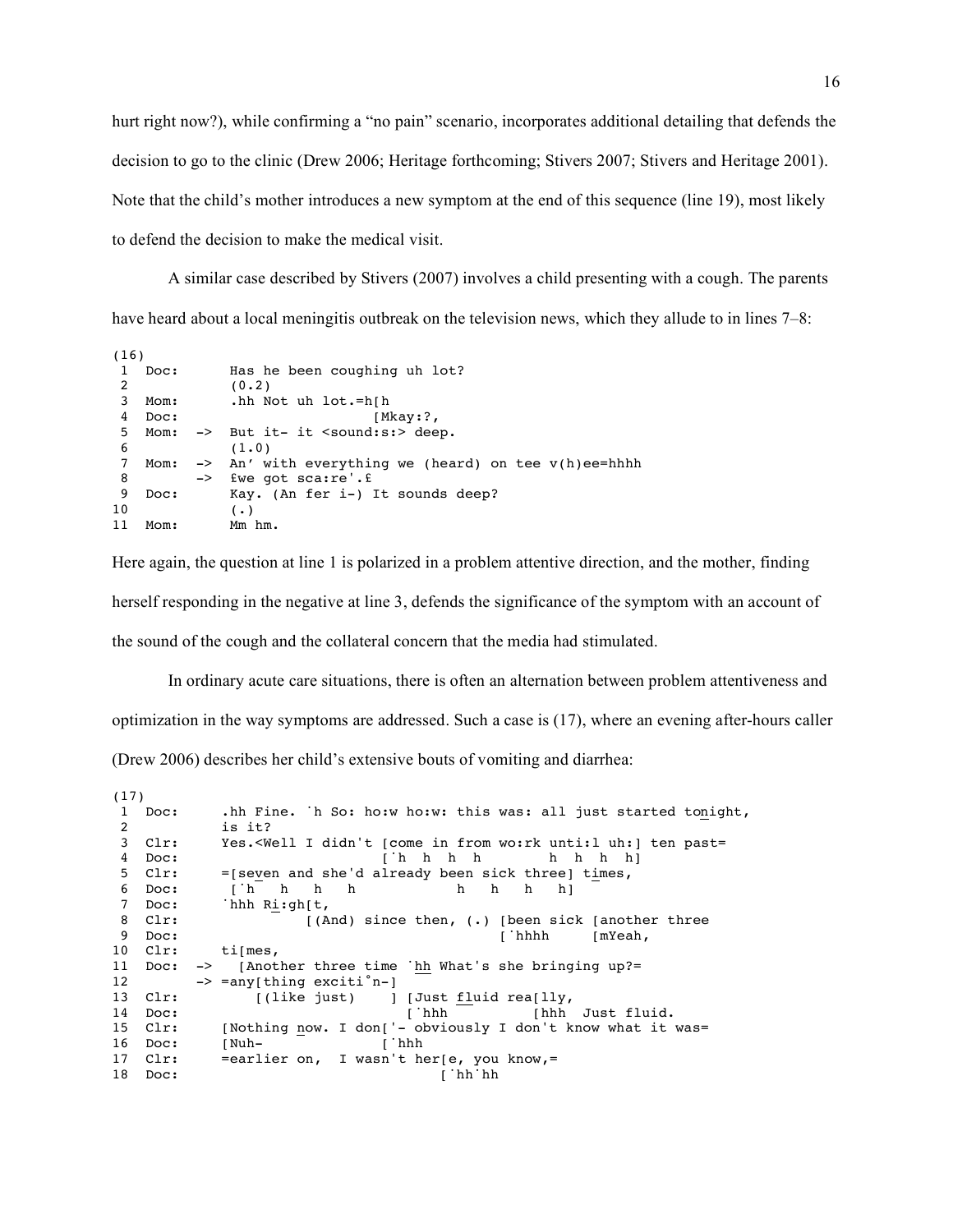19 Doc: -> =Right, but the: th I mean- n:othing nasty no blood er 20 -> anything  $\frac{h h h}{21}$  and the diarrhea: you say is quite (0.9)<br>21 Clr: Very strong, yeah. Very strong, yeah.

Having established that the onset of the child's illness is recent, the doctor proceeds to question the caller about the content of the vomiting and diarrhea. As he moves toward symptoms that might be indicative of a serious medical condition, his questions (e.g., "What's she bringing up?==anything exciti°n-" [lines 11– 12] and "but the: th I mean- n:*o*thing nasty no blood er anything" [lines 19–20]) become negatively polarized. Though the parent has not described any symptom that suggests the presence of blood in the child's vomit, the negative polarization of this declarative question is somewhat optimized (compare "Is she bringing up blood?") and hence becomes a marker (among several) of the seriousness of these symptoms. Here even a recipient who has little grasp of medical reasoning could recognize, from the question's negative polarity alone, that something more serious is being addressed. In Cassell's (1985) terms, once more, information is being "exchanged" via question design.

## *Recipient Design*

In circumstances such as "well visits" and information-gathering medical interviews, where there is no specific medical problem to drive the principle of problem attentiveness, the principle of optimization may nonetheless be tempered by more general considerations of recipient design. This, as noted earlier, concerns the display of an "orientation and sensitivity to the particular other(s) who are the co-participants" (Sacks, Schegloff, and Jefferson 1974, 727). It is this principle that, directed to a patient who works sixty-hour weeks in her owner-managed restaurant and has gained eleven pounds since her last medical visit, mandates a *no*-preferring, and hence nonoptimized question about exercise:

```
(18)
 1 DOC: -> Tlk Do you exercise at all?
 2 (2.5)
3 PAT: N::o, uh huh huh huh (.hh-[.hh) huh [huh (.hh huh huh)<br>4 DOC: [Hm [fNot your thing
                                                  [£Not your thing
 5 [ah:,]
6 PAT: [.hh ] £Would you believe me if I sai(h)d y(h)e(h)s,=
```
That the physician's nonoptimized design of this question was appropriate is very thoroughly validated by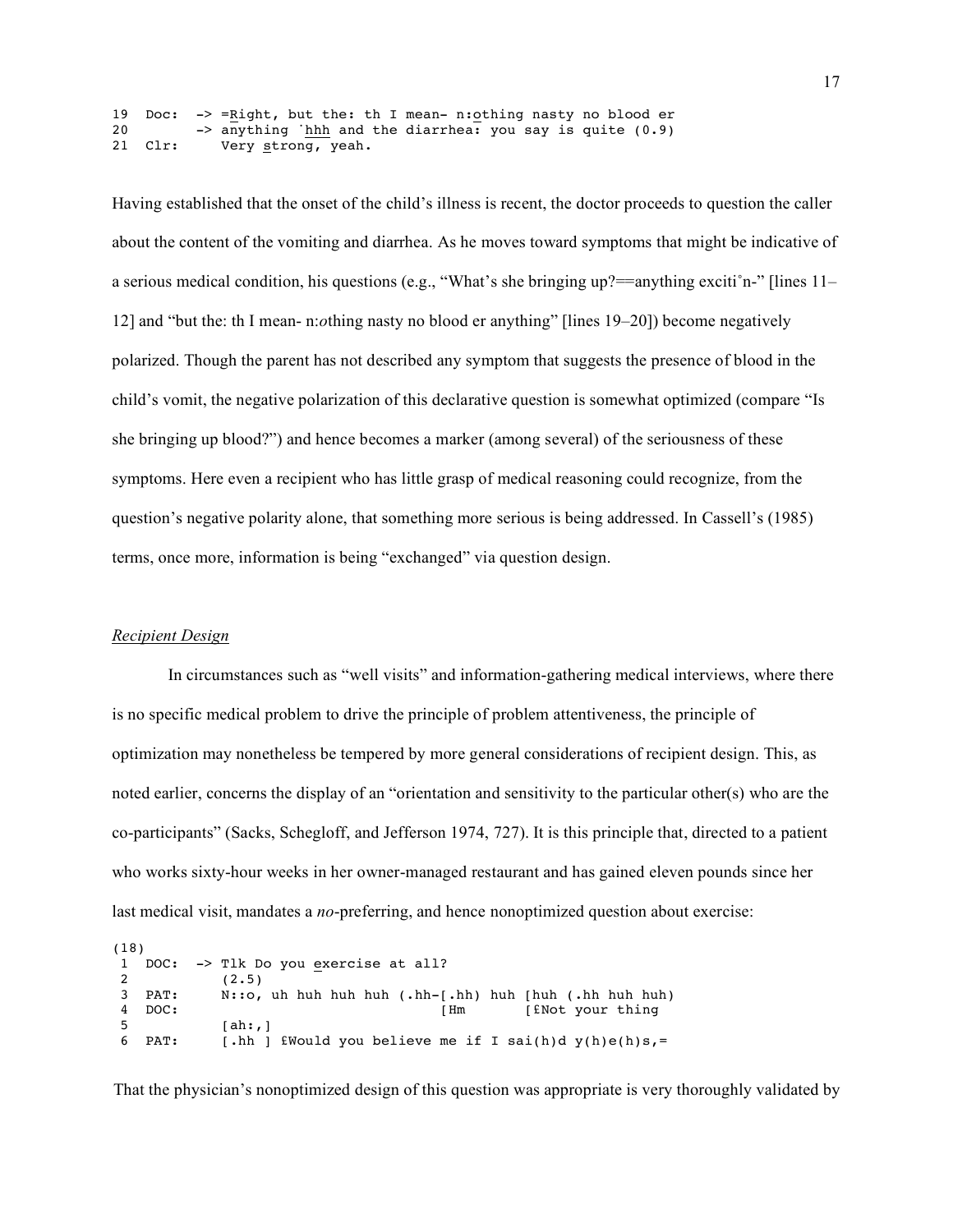the patient's response (especially line 6).

In (19), an even more pointed dilemma confronts the community nurse, whose questions are directed to the completion of checklist information about a mother's recent birthing experience. This sequence follows a lengthy period of conversation in which both parents described how the baby's shoulders had become stuck in the birth canal. The nurse has reached a point in her preprinted checklist where the text reads "Type of delivery," and there is a blank space to be written in: The choices are, broadly speaking, "normal," "forceps," "caesarian," and so on. The nurse's turn at line 1 was likely headed toward an optimized declarative version of this question, "So you had a normal delivery?" which is the normal form of the question asked at this point (see [14] above, line 16; [23] below, line 13; and, more generally, Heritage 2002a; Bredmar and Linell 1999; Linell and Bredmar 1996):

```
(19) [1A1:14]
 1 HV: =So you had a- uh: 
  2 (1.0) 
  3 HV: -> You didn't- Did you- You didn't have forceps you had a:
 4 M: =Oh [no:: nothing.<br>5 F: [()\lceil (
 6 HV: An- and did she cry straight awa:y.
  7 M: Yes she did didn't sh[e.
8 F: [Mm hm,
9 (1.0) ((Wood cracking))<br>10 HV: Uhm (.) you didn't go to
           Uhm (.) you didn't go to scboo: you know the
11 spe[cial care unit.
12 M: [Oh: no: no:.
```
Belatedly recognizing the possible inappropriateness of this question just at the point that the word *normal* would be due, the nurse stops for a whole second and then (line 3) tries to rephrase the question in order to acknowledge the possibility of a forceps delivery but in an optimized, declarative fashion: "You didn't- [have forceps]." She then does an about-face from the (optimized) negative polarity of that question and begins with a positively polarized, interrogative replacement: "Did you- [have forceps]." Finally, she returns to the initial declarative formulation, which is worded to be doubly optimized: "You didn't have forceps you had a:." The possibility of forceps is acknowledged with negative polarity, while its alternative—a normal delivery—starts to be developed with positive polarity. Once again, however, the nurse hesitates at the point where the word *normal* is due, and the mother steps in with a strong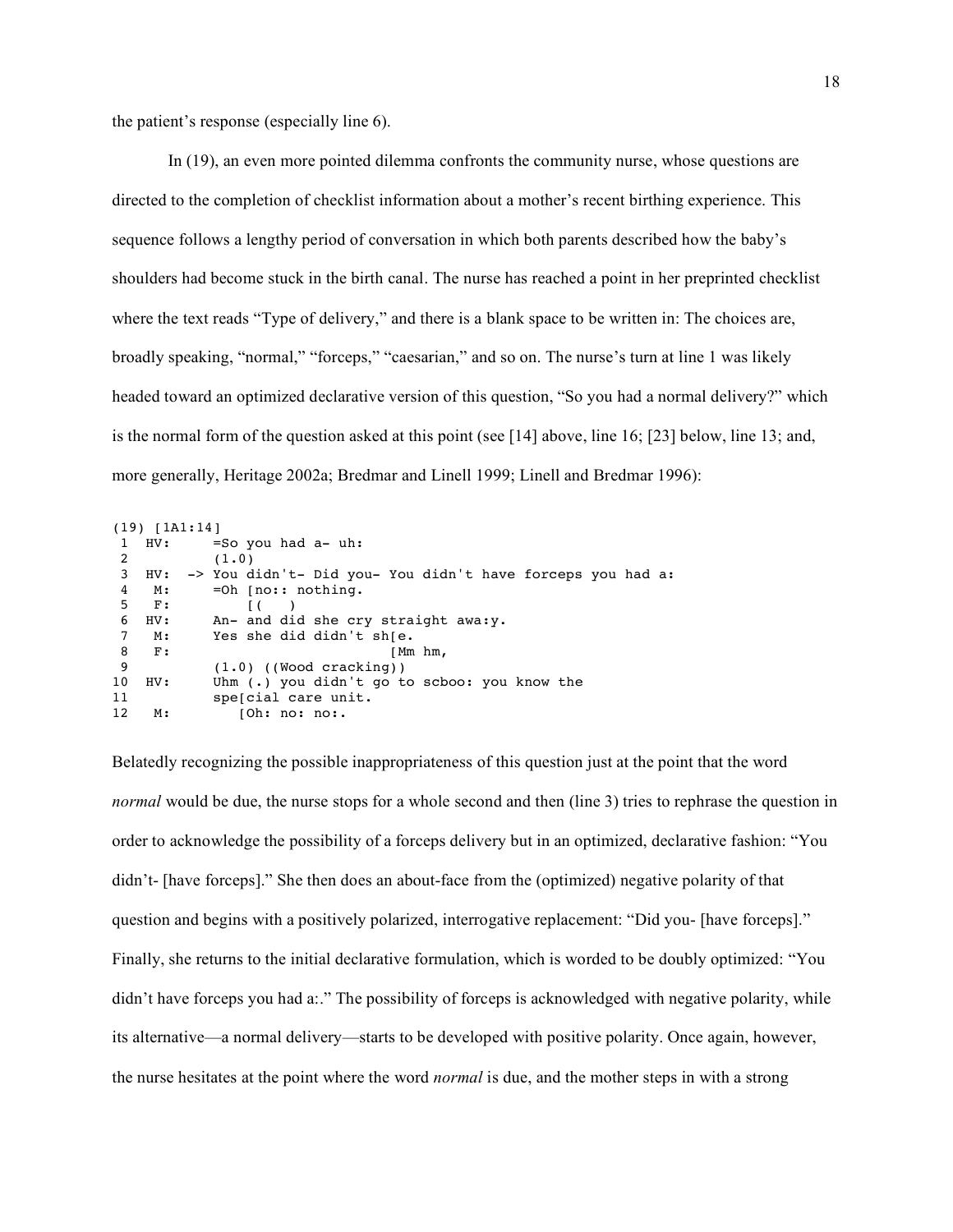confirmation that forceps were not used (line 4) with an oh-prefaced response (Heritage 1998) and a repeated "No" (Stivers 2004). Here, in a situation of true uncertainty about the real facts, the nurse repeatedly hesitates between question forms organized by the principles of optimization and problem attentiveness. (See Raymond, this volume.)

# **Dimensions of Question Design in Special Situations**

### *Routine Checklists*

Medical questioning in "well visits" and in information-gathering interviews normally does not involve the forensic pursuit of a differential diagnosis but is instead aimed at achieving a routine overview of the patient's health or social information. This questioning is often styled in ways that exhibit this routine "checklist" objective.

For example, over the course of a sequence of questions, each successive question may be contracted relative to its predecessor in a process of ellipsis, as in (20). In this case, the first question (line 1) is a fully formed sentence. The second (line 5), by contrast, is shortened to a noun phrase with the negative polarity item "any." And in the third (line 8), the polarity item is deleted, though its relevance, in part assisted by the etiologic and semantic collocation of "chest pain" with "shortness of breath," is clearly still in play:

```
(20)<br>1 DOC:
         -> Tlk You don't have as: thma do you,
  2 (.)
 3 PAT: Hm mm.
4 (1.1)<br>5 DOC: \rightarrow (hhh)
             (hhh) .hh Any chest type pain?, Mm mm.
 6 PAT:
  7 (3.4)
8 DOC: -> Shortness of brea:th,
 9 (1.0)
10 PAT: Some: but that's: cuz I should lose weight (I know that,)
11 (.) I thin'.=<Not much.
```
Here, through successive reductions, a series of brief, checklist questions rules out a variety of medical problems. This understanding is clearly indexed by the patient's responses at lines 3 and 6. These are nearly immediate and completely "closed mouthed" and are among the most minimal and pro forma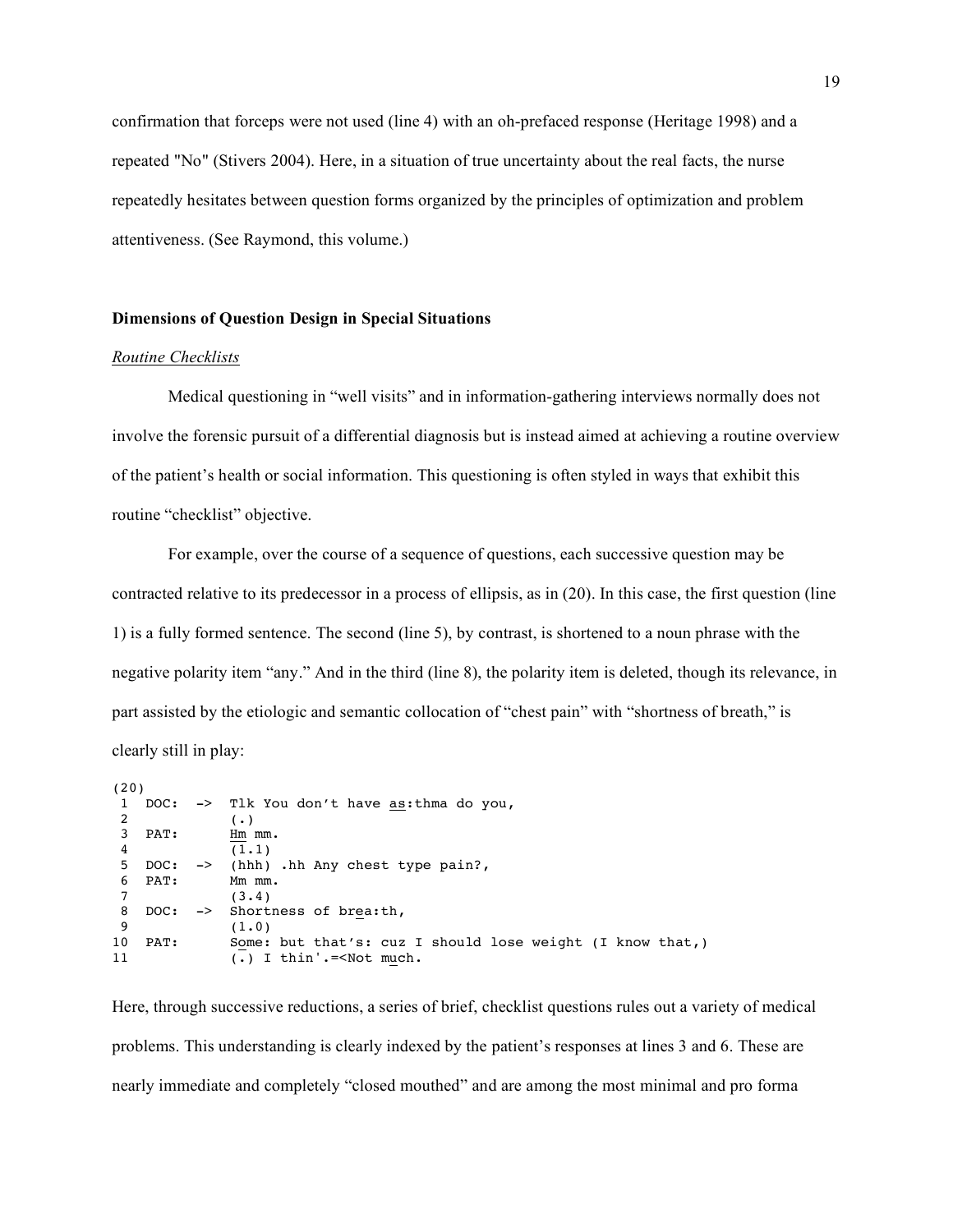responses that can be used to execute a "no" response in English. Through their use, the patient treats the questions and the relevances they invoke as involving pro forma matters that can be dismissed out of hand.

At line 10, by contrast, the patient delays a full second before responding to a negatively polarized question that, by content and design, is fully optimized. Her initial response is not type conforming and is designed to mitigate the significance of an affirmative response. The subsequent expansion of her response is designed to show insight into the causes of her condition and to link it to her weight gain, which has already been topicalized in the visit (Stivers and Heritage 2001).

Another feature of question design that emerges in these kinds of contexts is *and*-prefacing (Heritage and Sorjonen 1994). *And*-prefacing is typically used to link a series of question-answer sequences as elements of a common task or activity. For example, in (21) the task is entering a newborn baby's name on a chart:

```
(21) (3B1:2)
 1 HV: What are you going to (.) call her?
 2 M: -> Georgi:na.
 3 (1.0)
 4 HV: -> An:d you're spelling that,
```
In these kinds of sequences, which embody a convergence between medical interaction and social surveys (Heritage 2002a), the *and*-preface clearly links the two questions and elements in a common task.

Furthermore, in (22) the activity link might be construed in terms of gathering basic social information

about a husband:

```
(22) (1C1:25)
1 HV: Okay so that's that's your clinic fo: rm.<br>2 M: ()
2 M: ( )
 3 HV: An' all I put on here is you:r (0.7) there's a 
 4 bit about you::, (0.7) it sa:ys here that you're
 5 twenty o:ne is that ri:ght?
 6 M: That's ri:ght.=
 7 HV: -> =How old's your husba:nd.
 8 M: Twenty s- uh twenty six in April.
 9 (0.5)
10 HV: -> And does he wo:rk? 
11 M: He wo:rks at the factory yes.
```
These task or activity lines can be substantially extended. In (23), for example, a community nurse links a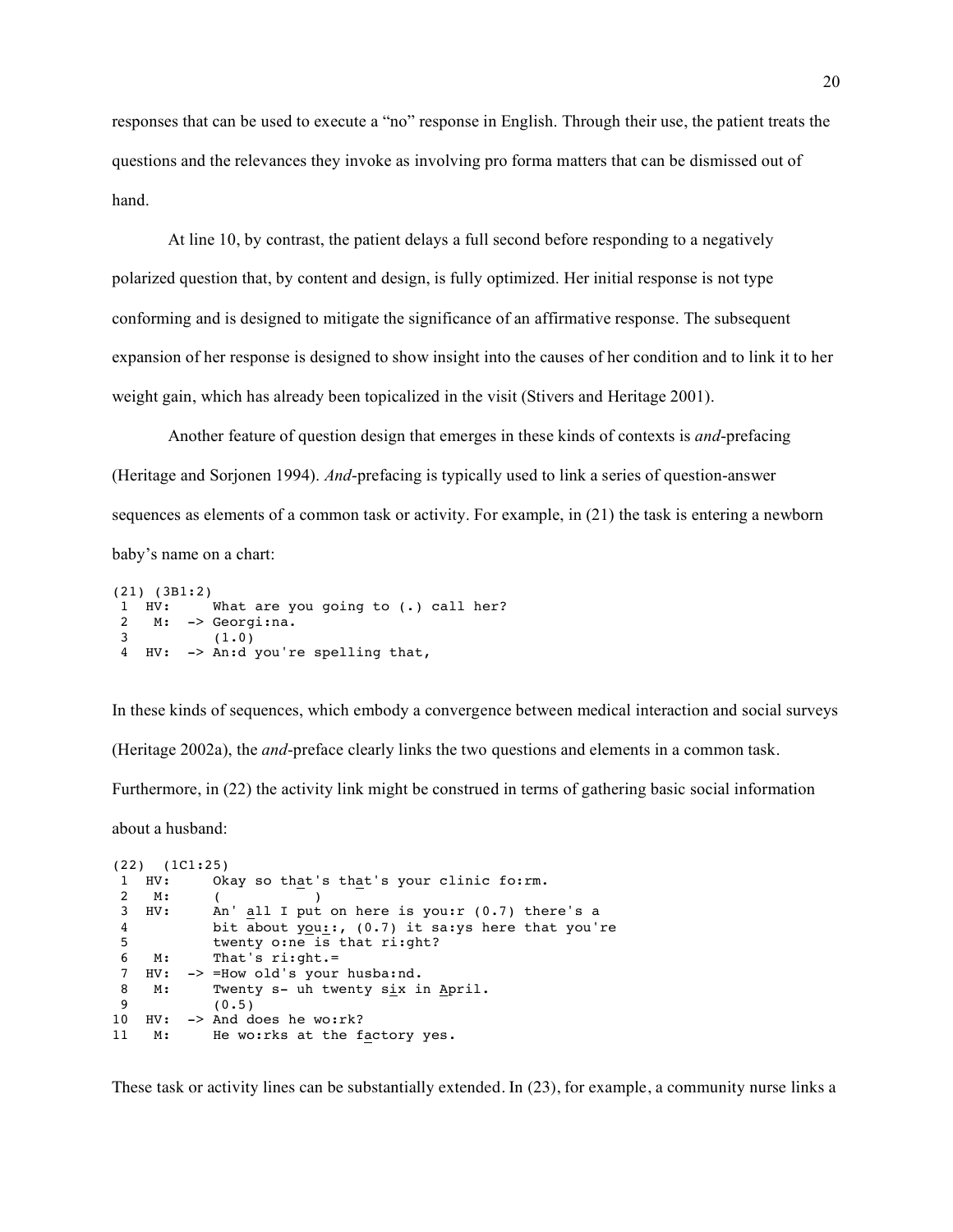sequence of seven questions by using *and* to preface six of them. Though these questions are somewhat

linked in a broad topical sense, they do not embody referential continuity:

```
(23) (5A1:9)
          Has he got plenty of wo:rk on,
  2 M: He works for a university college.
 3 HV: O:::h.
 4 M: So: (.) he's in full-time work all the t_i:me.
 5 HV: °Yeh.
  6 (0.4)
7 HV: \rightarrow And this is y'r first ba:by:.<br>8 M: Ye(D).
   M: Ye(p). 9 (0.3)
10 HV: -> .tch An' you had a no:rmal pre:gnancy.=
11 M: =Ye:h.
12 (1.1)
13 HV: -> And a normal delivery,
14 M: Ye:p.
15 (1.4)<br>16 HV: {}^{\circ}Ri: a
           \degreeRi:ght.\degree17 (0.7)
18 HV: -> And sh'didn't go into special ca:re.
19 M: No:.
20 (1.8)
21 HV: -> ˚An:d she's bottle feeding?˚
22 (1.2)
23 HV: -> ˚Um:˚ (0.4) and uh you're going to Doctor White 
24 for your (0.6) p[ost-na:tal?
25 M: [Yeah.
```
All of the questions in (20) are linked to a single data-entry page in a chart that the nurse is completing (Heritage 2002a). This linkage, which is in plain sight of the mother, is verbally formulated as a single, task-coherent activity in this sequence of *and*-prefaced questions.

Just as the progressively truncated questions in (17) conveyed a routine activity to which the patient responded with abbreviated responses, so in (20) the patient's responses are also abbreviated. Each question formulates a "candidate answer" (Pomerantz 1988) as an item for patient agreement (or acquiescence) ancillary to the entry of the information into the chart. Each of the mother's responses is a single word, sometimes completed with a labial stop (lines 8 and 14), which appears to indicate that the response will not be elaborated. Here both the *and*-prefacing and the declarative format of the questions favor abbreviated responses. Thus, these questions treat the information being solicited as part of a taskfocused, pro forma, bureaucratic activity and as unindicative of any real interest or concern—as close, in fact, as we get in medicine to a "social survey" style of questioning.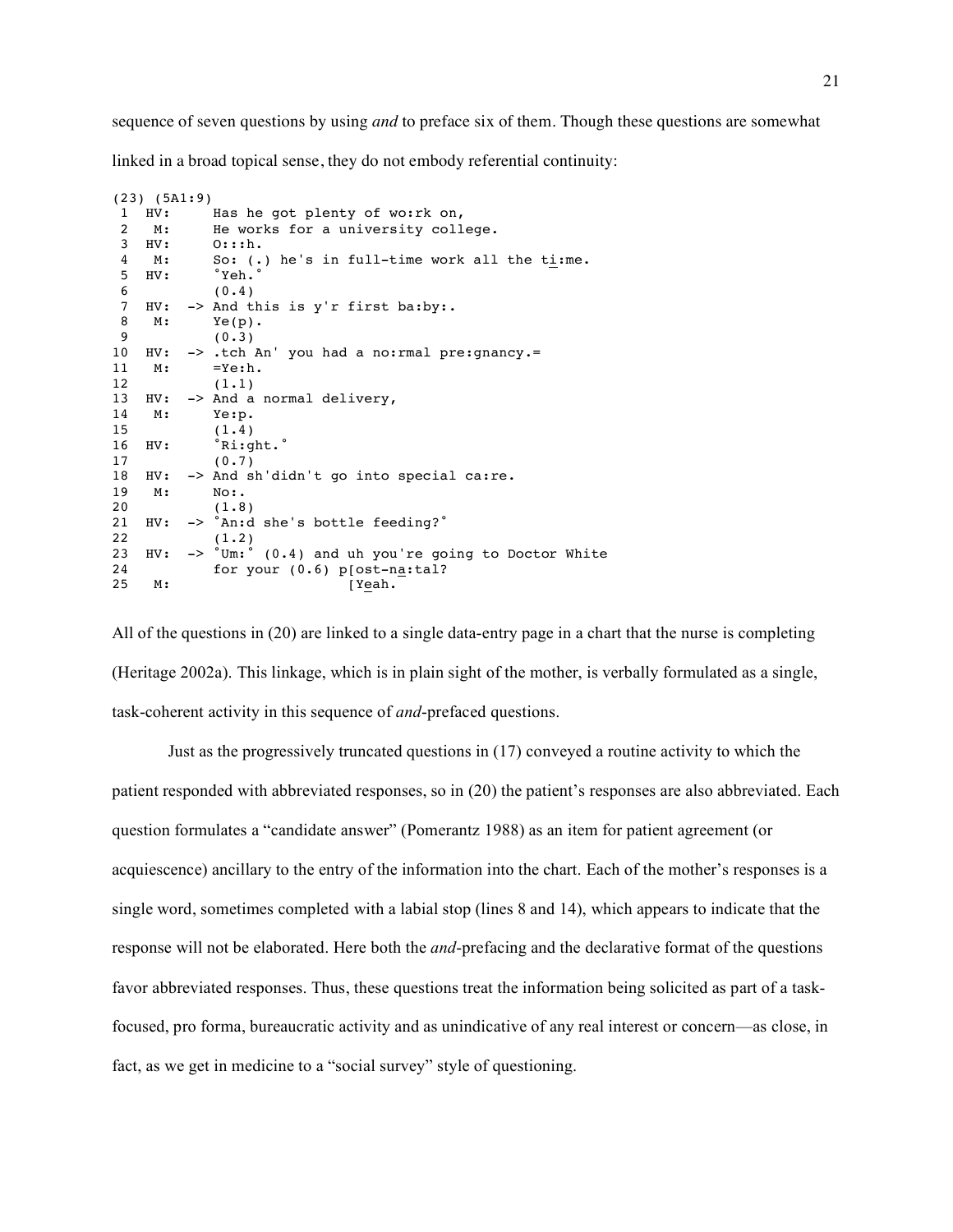### *Lifestyle Questions*

Lifestyle questions are a major exception to the principle of optimization sketched earlier. Little linguistic intuition is required to see that a question like "You don't smoke, do you?" is unlikely to elicit a "yes" response. The alignment of sociomedical and grammatical preference in such a question is surely too tempting, especially for the smoker who anticipates an exhortation to quit or a reproach for not having done so. Accordingly, lifestyle questions are rarely optimized. At the same time, nonoptimized questions may permit nonsmokers and nondrinkers to present their virtuous behavior quite emphatically. Thus, in (24) a nonoptimized question about smoking receives the flattest of rejections:

```
(24) [Halkowski 2007]
                     Are you a smoker?
 \begin{matrix} 2 & & (\cdot) \\ 3 & \text{DOC} \end{matrix}3 DOC: Or a <u>past</u> smoker?=<br>4 PAT: =Never.
                     = Never.
```
Here the grammatical (*yes*-inviting) form of the question cross-cuts its negative sociomedical preference. The patient's emphatically negative response is both enabled by and rebuts the question's grammatical preference. In this way, the patient is able to construct himself as an upstanding, health-conscious, rightliving member of the community. A similar effect can be achieved through minimized response:

```
(25)<br>1 DOC:tch D'you smoke?, h
 2 PAT: Hm mm.
 3 (5.0)
  4 DOC: Alcohol use?
 5(1.0) 6 PAT: Hm:: moderate I'd say
 7 (0.2)
8 DOC: Can you define that, hhhehh ((laughing outbreath))<br>9 (0.2)(0.2)10 DOC: Can you define that, hhhehh ((laughing outbreath))
11 PAT: Uh huh hah .hh I don't get off my- (0.2) outa
12 thuh restaurant very much but [(awh: )<br>13 DOC: [Daily]
                                         [Daily do you use
14 alcohol or:=h<br>15 PAT: Pardon?
15 PAT:<br>16 DOC:
         \rightarrow Daily? or[:
17 PAT: [Oh: huh uh. .hh No: uhm (3.0) probably::
18 I usually go out like once uh week.
```
Here the patient's response at line 2 is dismissively minimal, though her designedly considered response to the companion question is quite the reverse (Stivers and Heritage 2001). Note also that the elliptically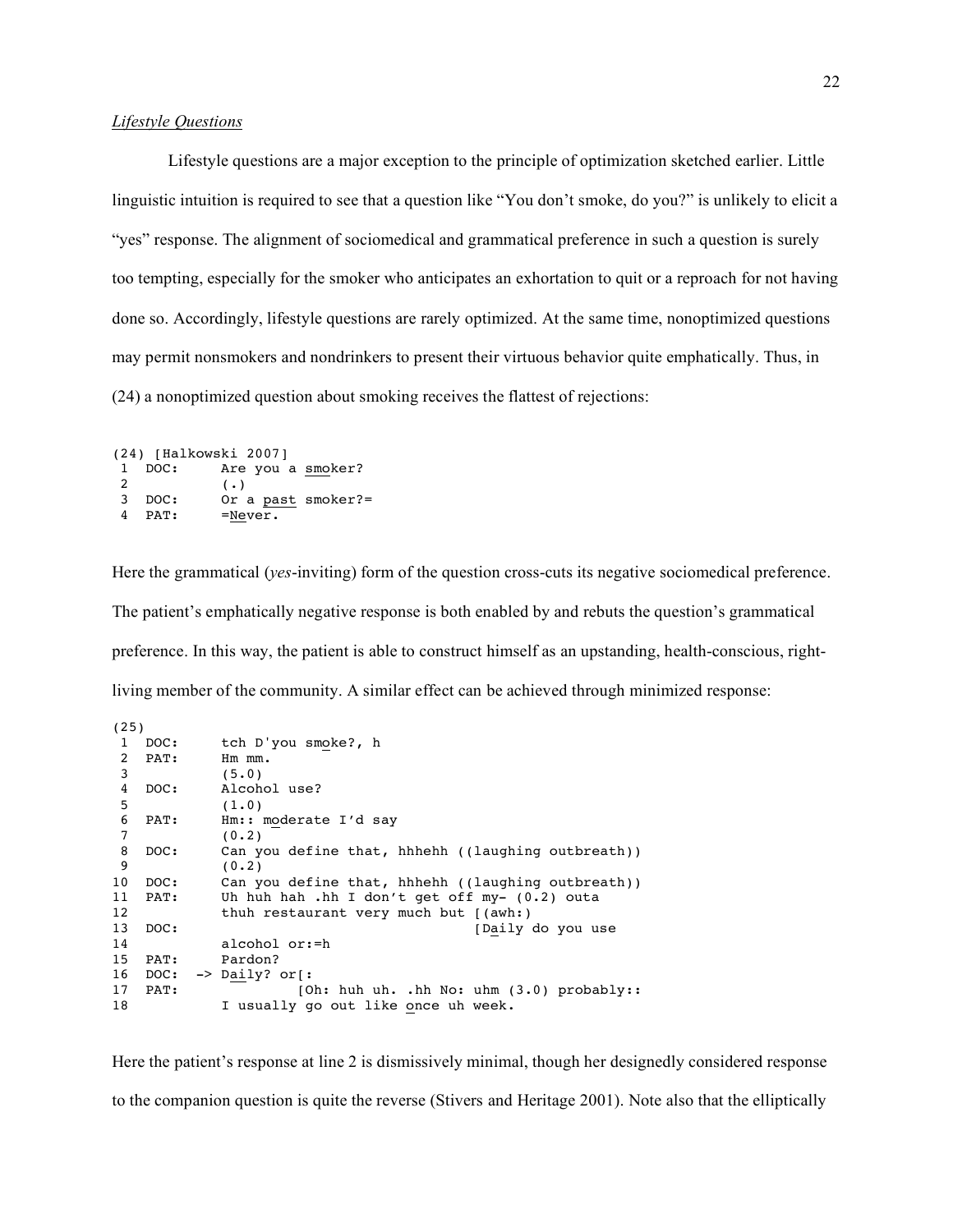designed question at line 4—"Alcohol use?"—seems to be equivocal between the alternatives deployed in the Finnish consultations mentioned earlier: "Do you use alcohol?" and "How much alcohol do you use?" The physician's subsequent pursuit of a quantity via the left-dislocated "Daily do you use alcohol or: =h" is also nonoptimized and is resisted with a repair initiation at line 15 (Drew 1997) and a subsequent *oh*prefaced response (Heritage 1998), which treats it as inapposite (Stivers and Heritage 2001).

A more nuanced version of this kind of lifestyle question is the following alternatively formatted case. Here the first half of the alternative conveys (with *still*) that the doctor is aware that the patient has smoked in the past, while the second half elaborates on this by presenting the patient with an opportunity to affirm having quit:

```
(26) [Halkowski 2007]
 1 Doc: Are you still smoking now or have you [quit.
2 Pat: [No
3 \qquad \qquad (.) 4 Pat: I'm not smoking now.
 5 Doc: Okay.
6 (3.0)<br>7 Pat: (\text{.hhh})(.hhh) But I ain't gonna tell ya no lie- I have a
8 cigarette e:: v'ry <u>once</u> in a while.<br>9 Doc: (^{\circ}Mm hm:^{\circ}.)
             (^\circMm hm:^\circ,)
```
The patient's initial response (line 2) emerges as a flat denial. However, after a brief pause, he expands this answer with an emphatic repeat of the terms of the question. However, at the end of line 4, he has not yet affirmatively embraced the question's alternative formulation that he has quit. Moreover, as it turns out from his further remarks at lines 7 and 8, such a claim would have been false in a strict sense. Note that, in his design of this response, the patient is able to emerge as careful, honest, and accurate in his responses to the question.

## *Transitioning from Problem Presentation: A Shift in Agenda Control*

We conclude this brief survey of special situations with a very specific one indeed: the transition into medical questioning that occurs at the conclusion of a patient's presentation of the reason for the visit.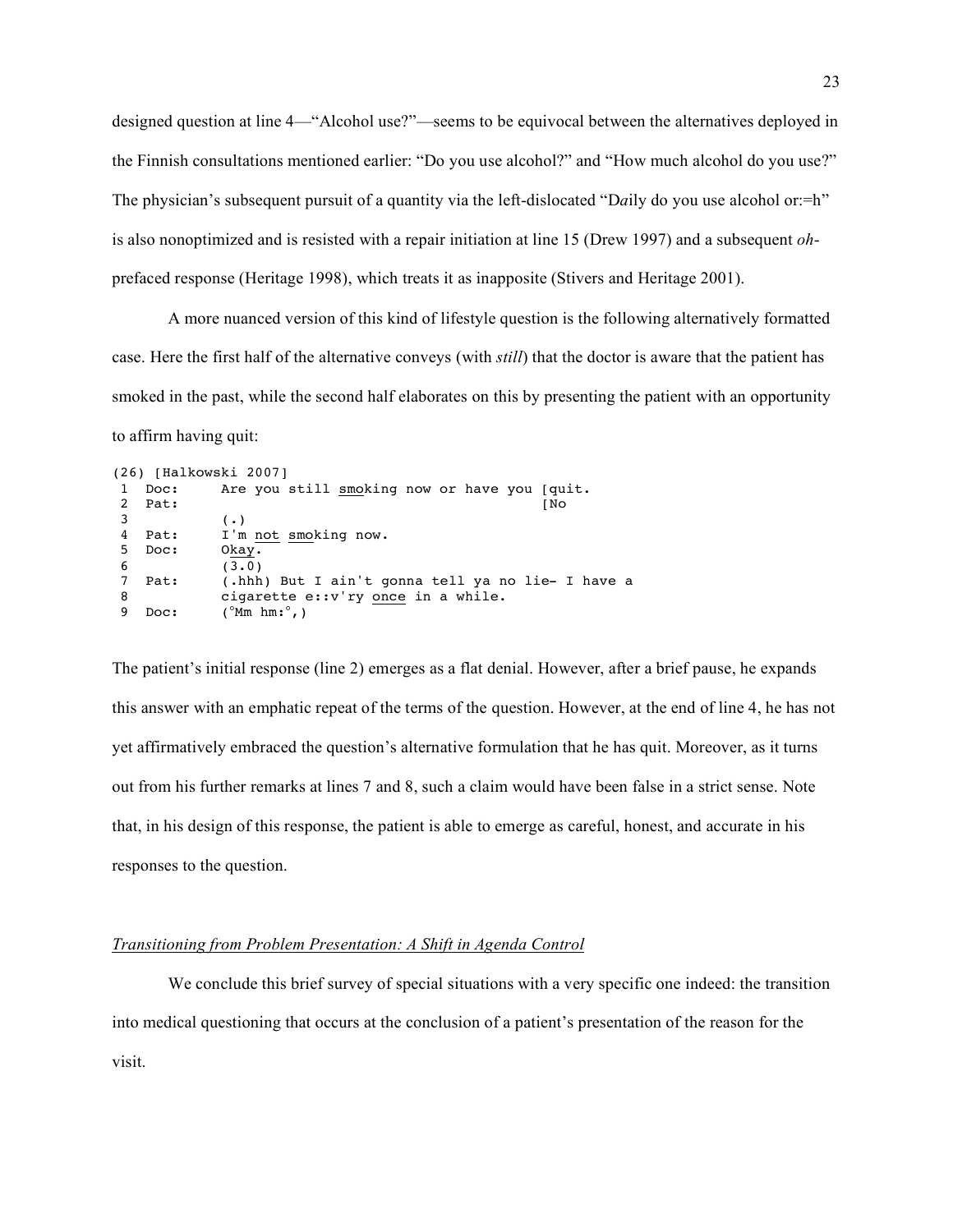As a number of authors have noted, the patient's problem presentation is the main and perhaps only phase of the medical visit in which the patient may freely describe a problem and thus controls the interactional agenda (Beckman and Frankel 1984; Halkowski 2006; Heritage and Robinson 2006a, 2006b). At some point this phase of the visit is ended by the physician's initiation of a course of questioning that is directed at the history of the present illness (Marvel, Epstein, Flowers, and Beckman 1999; Robinson and Heritage 2005). At this point, the interactional initiative (Linell, Gustavsson, and Juvonen 1988) passes from the patient to the physician, and control over the topics and trajectory of the visit likewise shifts.

In a study of movement away from troubles telling, Jefferson (1984) observed a two-stage process. First, the recipient of such information asks an "other-attentive" question that is heavily focused on and often requests confirmation of what the troubles teller has just described or at least implicated. Subsequently, the questioner asks a second question that starts to move the topic away from the trouble being reported and in the direction of some matter selected by the questioner. This process, then, involves a two-step loss of the interactional initiative (Linell and Luckmann 1991): First, a shift takes place in who has the *interactional, agenda setting* initiative, and second, a shift occurs in who has the *topical* initiative.

This process, in which other-attentive initial questions ease the transition into further questioning, is very common in doctor-patient interaction. In this context, they are used to manage the shift of control from problem presentation (under the patient's control) to history taking (which is controlled by the physician), as in (27):

| (27)              |         |                                                                 |
|-------------------|---------|-----------------------------------------------------------------|
|                   | 1 Doc:  | What's the proble $[m. (°with Mary°)$                           |
|                   | 2 Mom:  | $[eh::m .tch (0.2) She's been vomitin (.)$                      |
| 3                 |         | and had diarrhea since Thursday.=                               |
| 4                 | Doc:    | $^{\circ}$ hhhhhhhh ((Looks at child, animating surprise 1.0))  |
|                   | 5 Mom:  | Today she's s- she hasn't ac- she's not eaten anything. .hh     |
|                   | 6 Doc:  | R[i::q h t]                                                     |
|                   | 7 Mom:  | [Absolutely no]thing she's had. She's drinkin well but          |
|                   | 8 Mom:  | [(eatin') absolutely nothing.                                   |
|                   | 9 Doc:  | [ Good                                                          |
|                   | 10 Mom: | Thin $[eh: : she's been alright today so far: (0.5) but usu'ly$ |
|                   | 11 Doc: | $\lceil o: :$ ka:: $\mathsf{y}$                                 |
| $12 \overline{ }$ |         | around lunchti: me she- (0.9) start's vomitin.                  |
|                   | 13 Mom: | And all: the ti:mes the diarr [hea.                             |
|                   | 14 Doc: | $IRi::ight o:ka::y,=$                                           |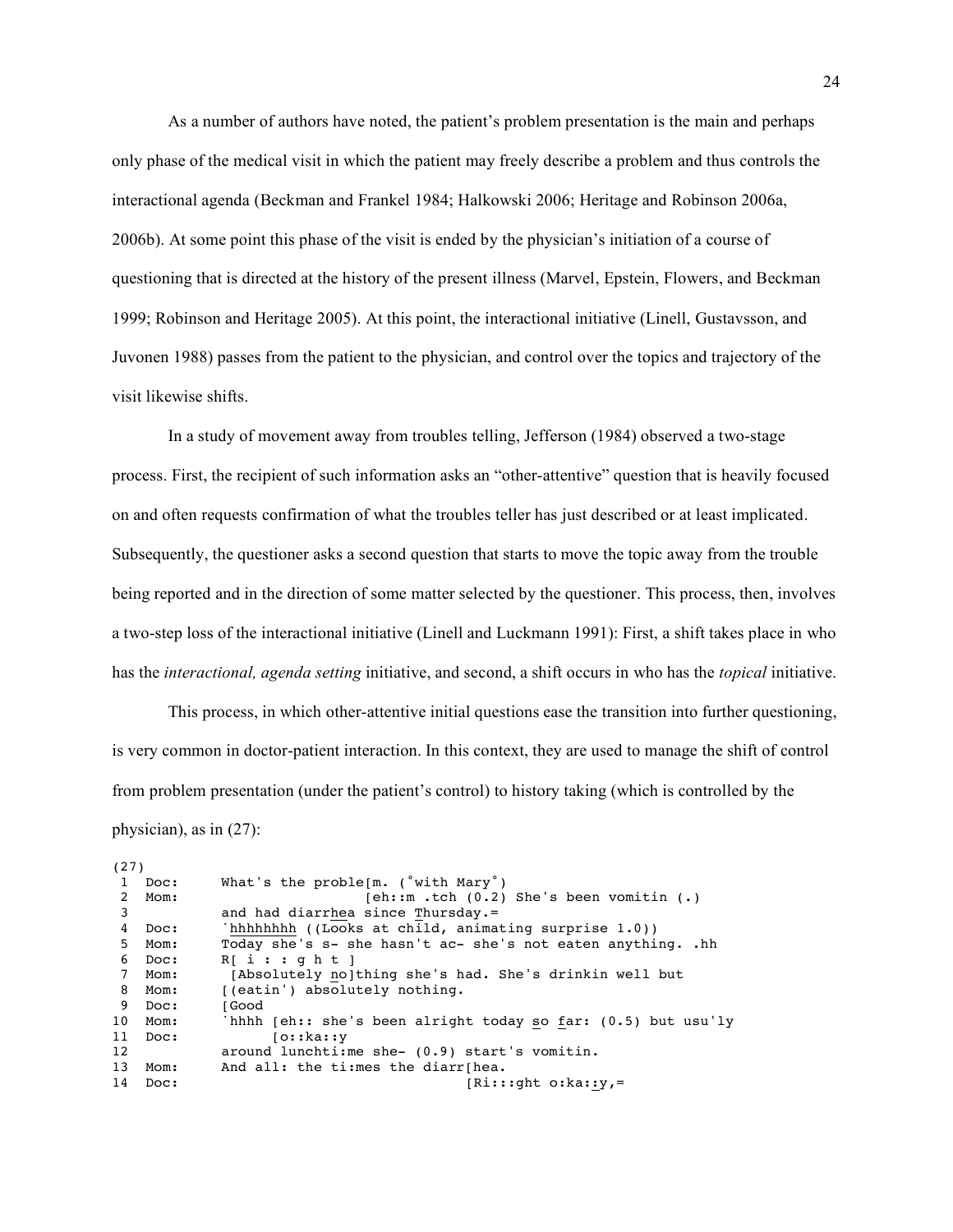| Mom: | $=$ But she's alright in herself:.<br>(0.5)/(thh) |
|------|---------------------------------------------------|
| Doc: | -> So it's (.) four da <u>:</u> ys? isn't i[t?    |
| Mom: | IYeah.                                            |
|      | (0.7)                                             |
| Doc: | $m \text{tch.} = hhh$ O: ka: y                    |
|      | $(\cdot)$                                         |
| Doc: | -> A::nd (.) no blood with the diarrhea.          |
| Mom: | No.                                               |
|      |                                                   |

This pediatric visit, which occurred on a Monday, begins with an extensive description of a child's symptoms and culminates with the mother's generalized comment that the child is "alright in herself." At this point the transition to history taking is initiated by the physician's question "So it's (.) four da*:*ys? isn't it?" This question reaches back to line 3 of the mother's problem presentation, when she referred to the child as having been sick since "Thursday," and performs a simple arithmetic reformulation of that reference (Heritage and Watson 1980) prefaced by the upshot marker "so" (Schiffrin 1987; Raymond 2004). By this apparently redundant other-attentive request for confirmation, the physician is able to show that she has been listening to the mother's account. Subsequently (line 22), she starts to move on to her own trajectory of questioning with the optimized inquiry about blood in the child's diarrhea.

A similar pattern is apparent in the following case, in which a wife telephones a doctor's office about her husband's condition:

| (28) |         |                                                                 |
|------|---------|-----------------------------------------------------------------|
| 1    | Doc:    | How can I help,                                                 |
| 2    | Clr:    | .hhh Well- (0.3) all of a sudden yesterday evening, having been |
| 3    |         | perfectly fit for (.) you know, ages, [.hh                      |
| 4    | Doc:    | [Ye:fs]                                                         |
| 5    | Clr:    | [My husband was taken                                           |
| 6    |         | ill: (wi') th'most awful stomach pains, and sickness, h[h       |
| 7    | Doc:    | [Ye:s,                                                          |
| 8    | C1r:    | .hh An' it's gone on a: ll night. He has vomited once. hh!      |
| 9    |         | $.$ hh[h                                                        |
| 10   | Doc:    | [Right[t,                                                       |
| 11   | Clr:    | [An' also had some diarrhea, hh!                                |
| 12   | Doc:    | $Right, =$                                                      |
| 13   | Clr:    | =Uh: a:nd hh! You know he seems >t'be< almost writhing in       |
| 14   |         | a:gony, h .hhh eh-hhh! h[h (He's had) 'is appendix ouhht! hhh=  |
| 15   | Doc:    | $\int^{\infty}$ (Ruoh, )                                        |
|      | 16 Clr: | $=$ .hhh!                                                       |
| 17   | Doc:    | Ye:s. $((smile voice?)')$                                       |
| 18   | Clr:    | Uhm: $(.)$ an:d $(.)$ you know he just feels he ought to see a  |
| 19   |         | doctor, hhh $\int$ hh                                           |
| 20   | Doc:    | $(b)$ R:ight, ih- h $[e]$ 's actch-                             |
| 21   | Clr:    | [He's ly:ing in be:d, really                                    |
| 22   |         | absolutely wre: tched, hhh                                      |
| 23   | Doc:    | -> And he's had thuh pain in 'is tummy all night, (h) as ['e?   |
| 24   | C1r:    | IY:es,                                                          |
| 25   |         | in the lower part of his hh                                     |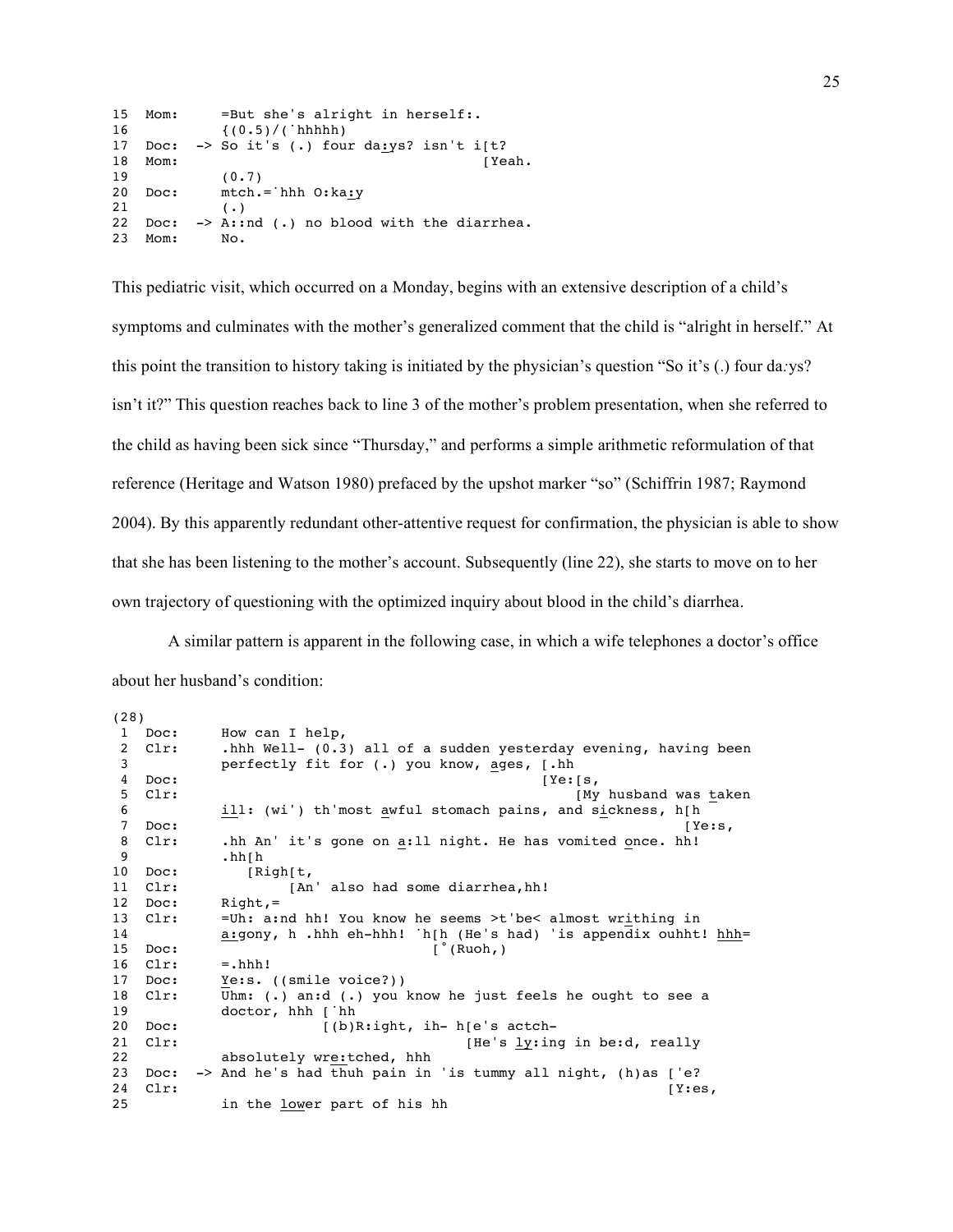| 26 |              | (1.0)          |  |                                       |  |  |
|----|--------------|----------------|--|---------------------------------------|--|--|
| 27 | Doc:         | tummy.h        |  |                                       |  |  |
| 28 |              | (0.3)          |  |                                       |  |  |
| 29 | Clr:         | abdome[n. Yes, |  |                                       |  |  |
| 30 | $Doc: - \gt$ |                |  | [ hhh Does the pain come and go:? or: |  |  |

Again the physician's apparently redundant summarizing of the duration of the patient's condition "sugars the pill" of transition from the caller's extensive account, replete with "lifeworld" concerns (Mishler 1984), to questioning driven by a narrower, more technical-medical agenda (line 30). In addition, in this case the other-attentive question is prefaced with the connective "and" in a design that builds an explicit connection between the caller's account and the physician's question, which indeed purports to be an extension of it.

# **Conclusion**

Insofar as we have evidence of the effects of question design on patient responses, a central finding is that these effects are pronounced and generally exceed the significance of other, more contextual factors such as patient and health care provider characteristics, the medical practice, social attitudes, and other less proximate characteristics of the medical visit. These findings reaffirm a core tenet of conversation analysis about the nature of context: An immediately prior action is the most important aspect of context with which a current action engages. Question design in all of its specificities is such a context, and as such it mediates both the many medically specific particularities of doctor-patient interaction and the broader social contexts of medical visits. The result is that many of these elements of context exert their influence *through* features of talk such as question design rather than independently of them (Heritage, Robinson, Elliott, Beckett, and Wilkes 2007).

Perhaps the central tenet of conversation analysis is that the analyst should, for every aspect of an utterance, ask "why that now?" The analyst should ask this question because it raises the concerns that participants address as and when they construct responses. The central theme of this chapter is that for precisely this reason, and regardless of whether questioners like it or not, their questions are unavoidably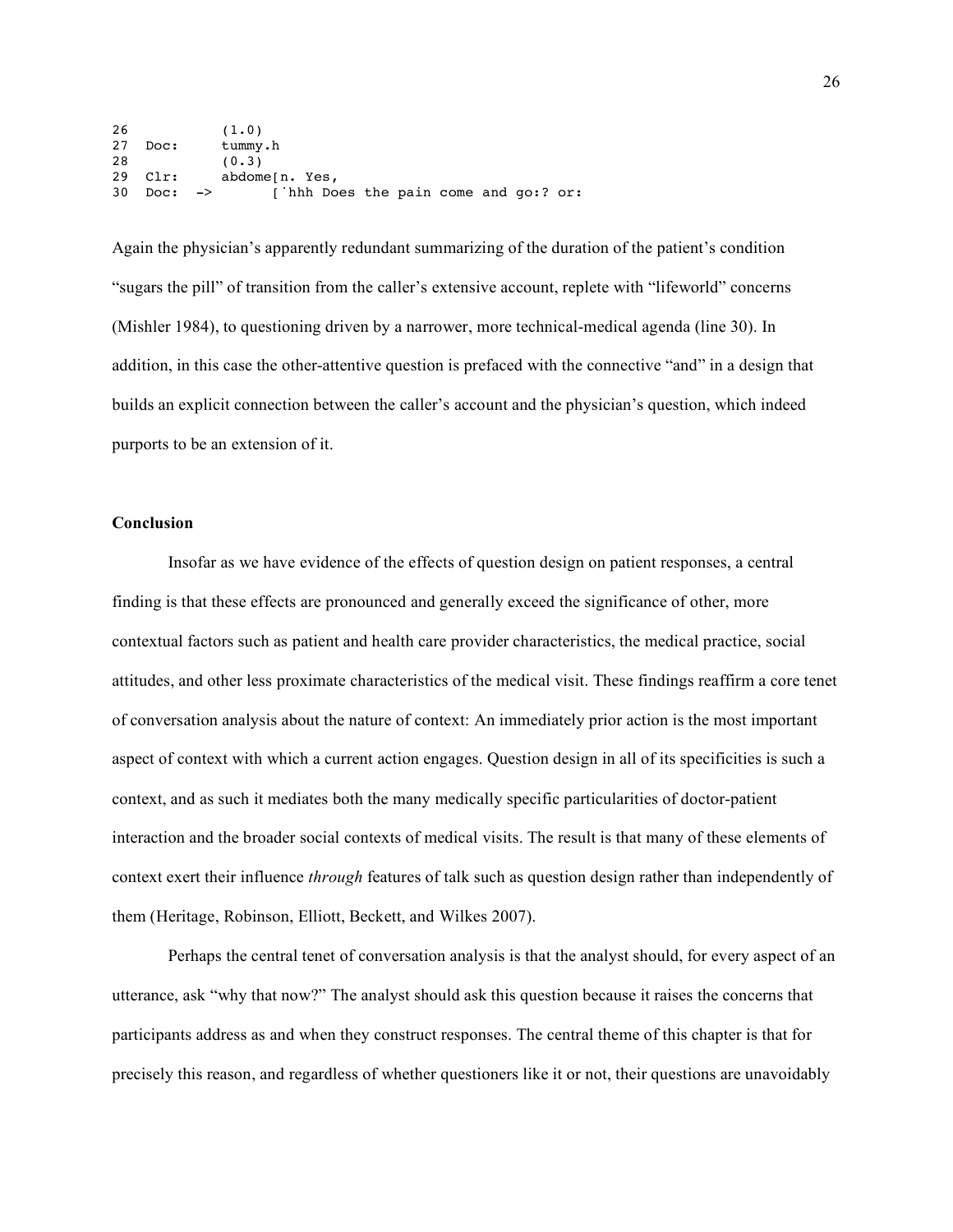communicative. Questions communicate through their topical and action agenda-setting properties: Why *that* question on *that* topic? They communicate through their presuppositions: Why was *that* presupposed? And they communicate through their preference design: Why was *that* question made *yes*preferring rather than *no*-preferring?

In the medical context, these elemental features of question design cluster in ways that are structured by the institution of medicine, the nature of medical knowledge, the purposes of a medical visit, and the stage it has reached. In a well visit, should this question be *yes*-preferring or *no*-preferring, optimized or recipient designed? In an acute visit, should this question be problem attentive, or should it be optimized? As the visit is winding down, should it be a matter of "Do you have any questions?", "What questions do you have?", or just "Questions?"

However, though these choices in question design are clustered and filtered through the institution of medicine, this does not exhaust their significance. Through these choices knowledge is conveyed, relationships are forged, identities are asserted, validated, and rebuffed, and risks are taken. Indeed, because physicians are without a hiding place in these matters, the risks *must* be taken. Thus, when considering Goffman's (1959) famous assertion that "life may not be much of a gamble, but interaction is," it is safe to say that question design cannot be excluded from that claim.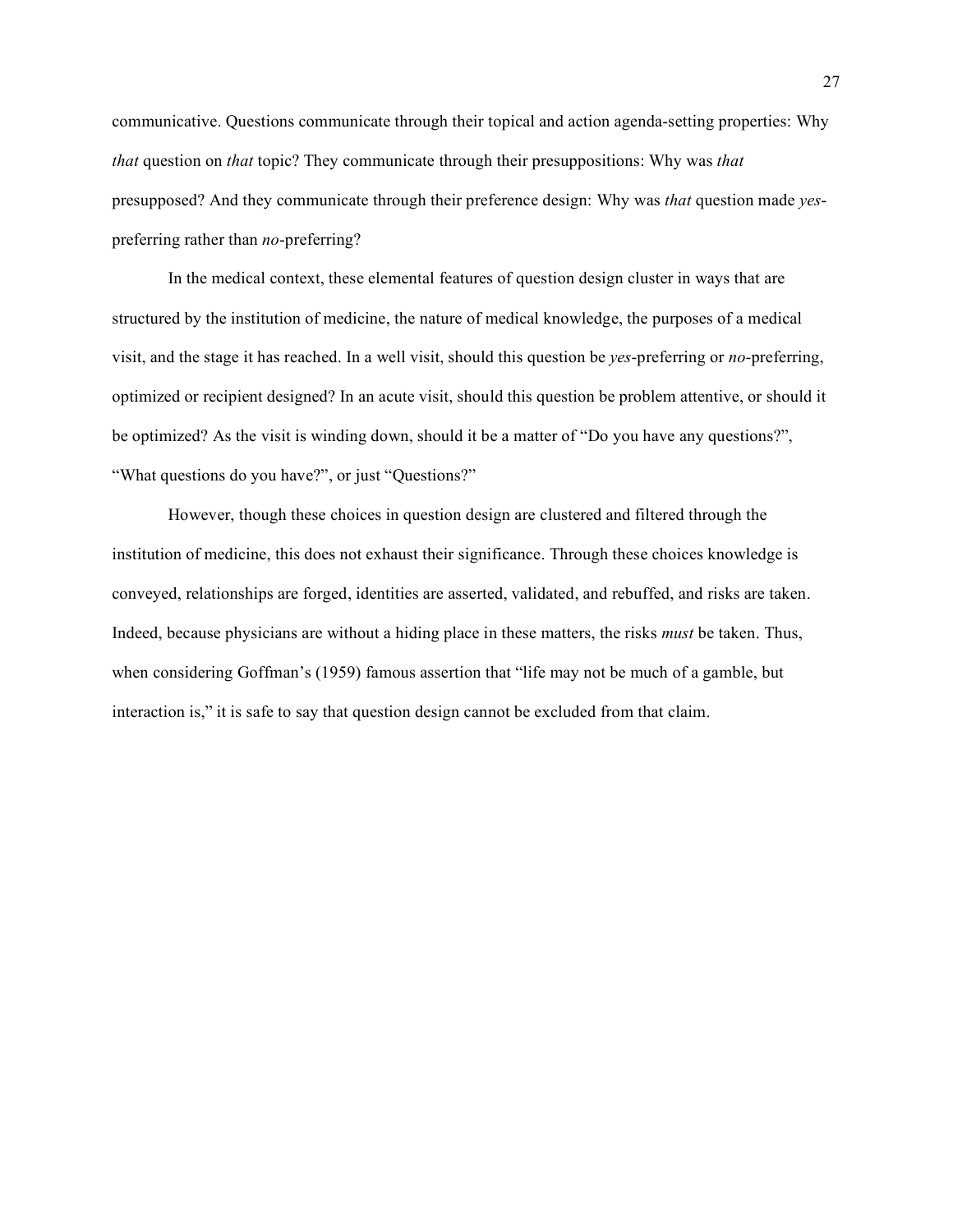## **References**

- Bates, Barbara, Lynn S. Bickley, and Robert A. Hoekelman. 1995. *Physical Examination and History Taking*, 6th ed. Philadelphia: Lippincott.
- Beckman, Howard, and Richard Frankel. 1984. The Effect of Physician Behavior on the Collection of Data. *Annals of Internal Medicine* 101: 692–96.
- Bolinger, Dwight. 1957. *Interrogative Structures of American English*. Tuscaloosa: University of Alabama Press.
- Boyd, Elizabeth. 1998. Bureaucratic Authority in the "Company of Equals:" The Interactional Management of Medical Peer Review. *American Sociological Review* 63(2): 200–24.
- ———, and John Heritage. 2006. Taking the Patient's Medical History: Questioning during Comprehensive History Taking. In John Heritage and Douglas Maynard, eds., *Communication in Medical Care: Interactions between Primary Care Physicians and Patients*, 151–84. New York: Cambridge University Press.
- Bredmar, Margareta, and Per Linell. 1999. Reconfirming Normality: The Constitution of Reassurance in Talks between Midwives and Expectant Mothers. In Srikant Sarangi and Celia Roberts, eds., *Talk, Work, and Institutional Order: Discourse in Medical, Mediation, and Management Settings*, 237–70. Berlin: Mouton de Gruyter.
- Brown, Penelope, and Stephen Levinson. 1987. *Politeness: Some Universals in Language Usage*. New York: Cambridge University Press.
- Byrne, Patrick S., and Barrie Long. 1976. *Doctors Talking to Patients: A Study of the Verbal Behaviours of Doctors in the Consultation*. London: Her Majesty's Stationery Office.
- Cassell, Eric. 1985. *Talking with Patients*. Vol. 2, *Clinical Technique*. Cambridge, Mass.: MIT Press. ———. 1997. *Doctoring: The Nature of Primary Care Medicine*. New York: Oxford University Press.
- Clayman, Steven, and John Heritage. 2002a. *The News Interview: Journalists and Public Figures on the Air*. New York: Cambridge University Press.
- ———. 2002b. Questioning Presidents: Journalistic Deference and Adversarialness in the Press Conferences of Eisenhower and Reagan. *Journal of Communication* 52(4): 749–75.
- Drew, Paul. 1997. "Open" Class Repair Initiators in Response to Sequential Sources of Trouble in Conversation. *Journal of Pragmatics* 28: 69–101.
	- ———. 2006. Mis-alignments in "After-hours" Calls to a British GP's Practice: A Study in Telephone Medicine. In John Heritage and Douglas Maynard, eds., *Communication in Medical Care: Interactions between Primary Care Physicians and Patients*, 416–44. New York: Cambridge University Press.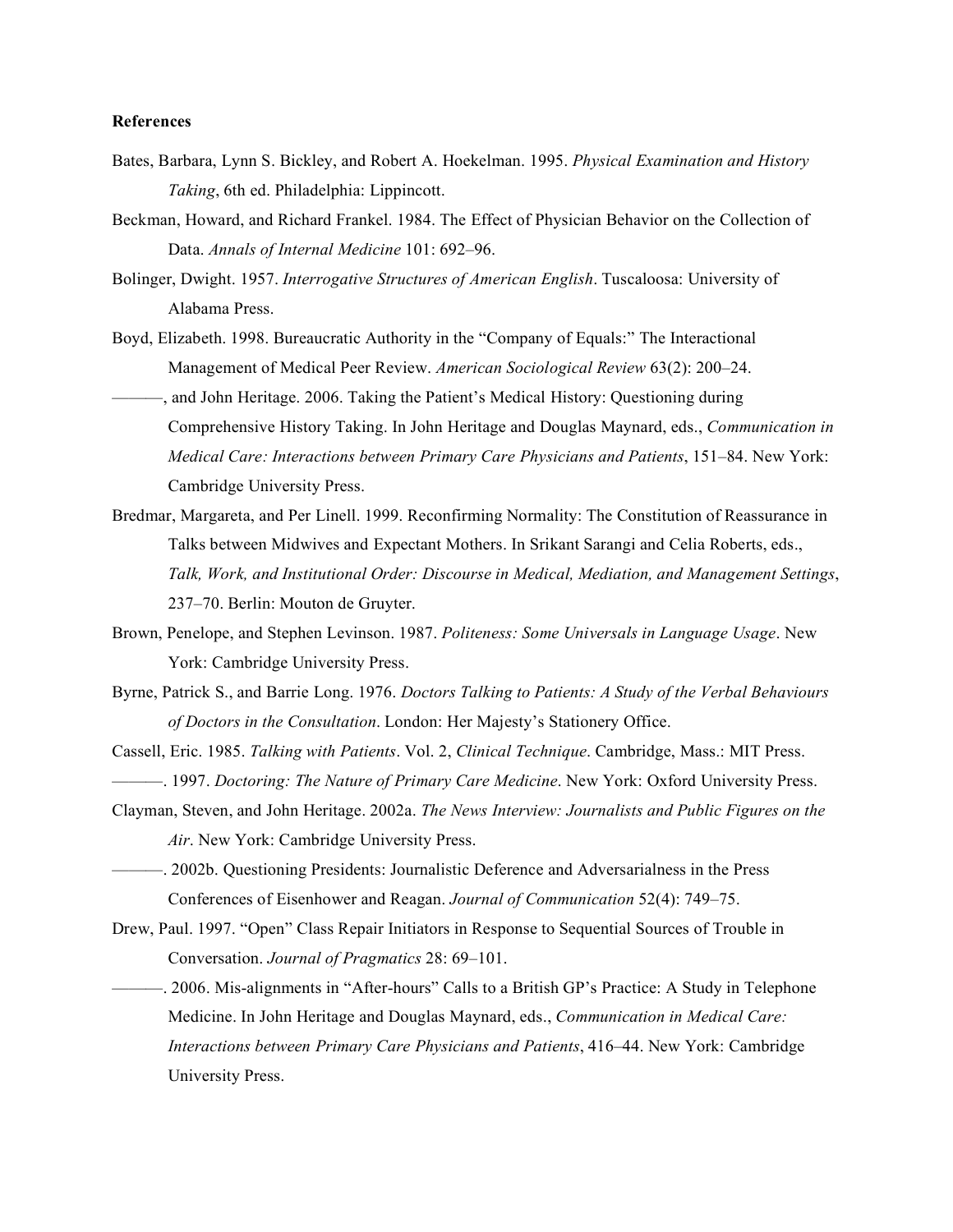Elstein, A. A., L. S. Shulman, and S. A. Sprafka. 1978. *Medical Problem Solving: An Analysis of Clinical Reasoning*. Cambridge Mass.: Harvard University Press.

Goffman, Erving. 1959. *The Presentation of Self in Everyday Life*. Garden City, N.Y.: Doubleday.

- Halkowski, Timothy. 2006. Realizing the illness: patients' narratives of symptom discovery. In John Heritage & Douglas Maynard, eds., *Communication in Medical Care: Interactions between primary care physicians and patients,* 86-114. New York: Cambridge University Press.
- Halkowski, Timothy. 2007. Does it count?: Empirical counting and moral accounting in patients' answers about tobacco and alcohol use. Presented at the Annual conference of the National Communication Association, November 17, 2007, Chicago, IL.
- Hampton, J. R., M. R. G. Harrison, J. R. A. Mitchell, J. S. Prichard, and C. Seymour. 1975. Relative Contributions of History-taking, Physical Examination, and Laboratory Investigation to Diagnosis and Management of Medical Outpatients. *British Medical Journal* 2(5969): 486–89.
- Heinemann, Trine. 2006. "Will You or Can't You?": Displaying Entitlement in Interrogative Requests. *Journal of Pragmatics* 38: 1081–1104.
- Heritage, John. 1998. *Oh*-prefaced Responses to Inquiry. *Language in Society* 27(3): 291–334.
- ———. 2002a. Ad Hoc Inquiries: Two Preferences in the Design of "Routine" Questions in an Open Context. In Douglas Maynard, Hanneka Houtkoop-Steenstra, Nora K. Schaeffer, and Hans van der Zouwen, eds., *Standardization and Tacit Knowledge: Interaction and Practice in the Survey Interview*, 313–33. New York: Wiley Interscience.
- ———. 2002b. Designing Questions and Setting Agendas in the News Interview. In Phillip J. Glenn, Curtis D. LeBaron, and Jenny Mandelbaum, eds., *Studies in Language and Social Interaction*, 57–90. Mahwah, N.J.: Erlbaum.
- ———. 2002c. The Limits of Questioning: Negative Interrogatives and Hostile Question Content. *Journal of Pragmatics* 34: 1427–46.
- ———. Forthcoming. Negotiating the Legitimacy of Medical Problems: A Multi-phase Concern for Patients and Physician. In Dale Brashers and Deanna Goldsmith, eds., *Managing Health and Illness: Communication, Relationships, and Identity*. Mahwah, N.J.: Erlbaum.
- Heritage, John, and Geoffrey Raymond. 2005. The terms of agreement: Indexing epistemic authority and subordination in assessment sequences. *Social Psychology Quarterly, 68*(1), 15-38.
- ———. forthcoming. Navigating Epistemic Landscapes: Acquiescence, Agency and Resistance in Responses to Polar Questions. in J-P de Ruiter (ed) *Questions*, New York: Cambridge University Press.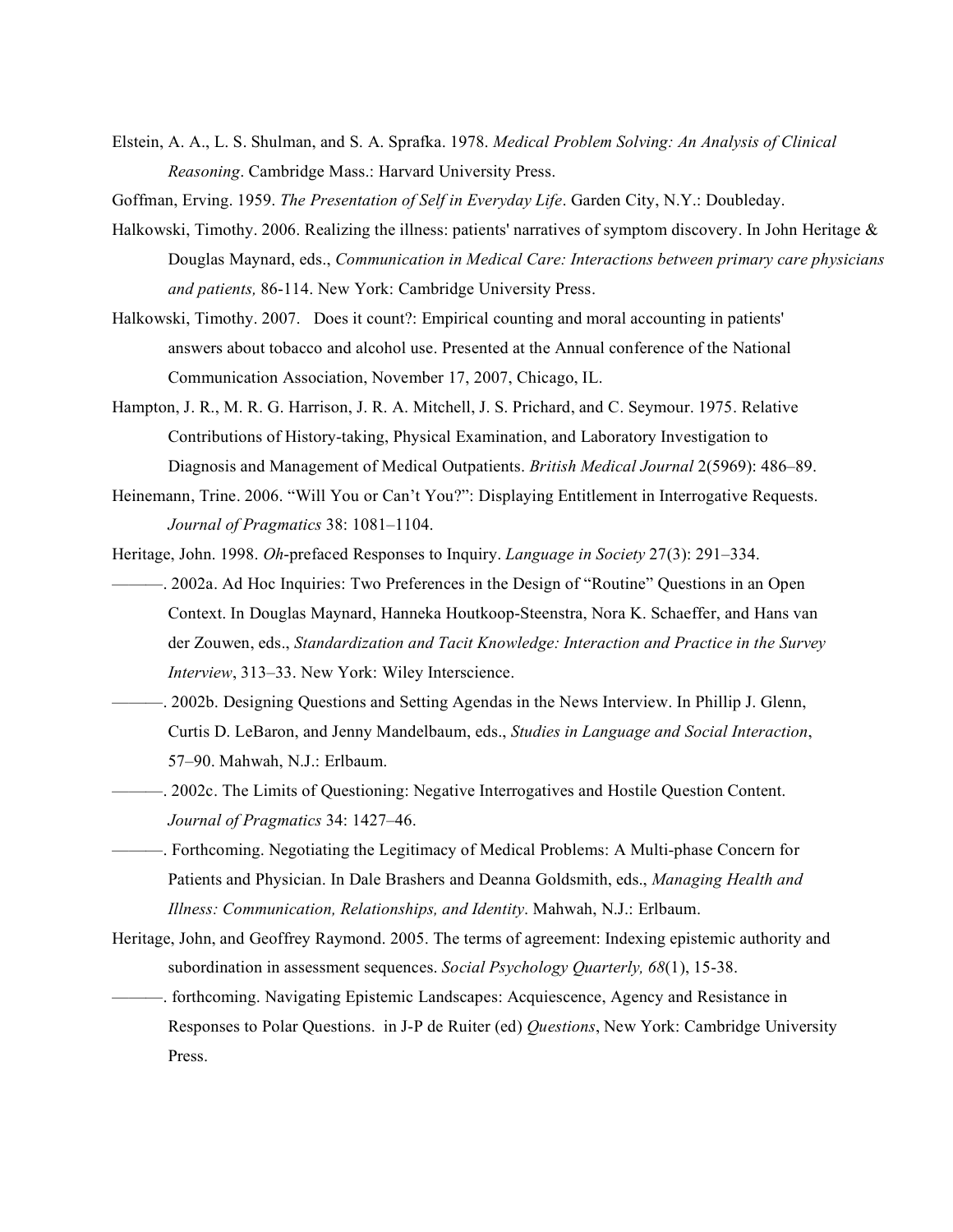- Heritage, John, and Jeffrey D. Robinson. 2006a. Accounting for the Visit: Patients' Reasons for Seeking Medical Care. In John Heritage and Douglas Maynard, eds., *Communication in Medical Care: Interactions between Primary Care Physicians and Patients*, 48–85. New York: Cambridge University Press.
- ———. 2006b. The Structure of Patients' Presenting Concerns: Physicians' Opening Questions. *Health Communication* 19(2): 89–102.
- ———, Marc Elliott, Megan Beckett, and Michael Wilkes. 2007. Reducing Patients' Unmet Concerns: The Difference One Word Can Make. *Journal of General Internal Medicine* 22: 1429–33.
- Heritage, John, and Marja-Leena Sorjonen. 1994. Constituting and Maintaining Activities across Sequences: *And*-prefacing as a Feature of Question Design. *Language in Society* 23: 1–29.
- Heritage, John, and Tanya Stivers. 1999. Online Commentary in Acute Medical Visits: A Method of Shaping Patient Expectations. *Social Science and Medicine* 49(11): 1501–17.
- Heritage, John, and Rodney Watson. 1980. Aspects of the Properties of Formulations: Some Instances Analyzed. *Semiotica* 30: 245–62.
- Jefferson, Gail. 1984. On Stepwise Transition from Talk about a Trouble to Inappropriately Nextpositioned Matters. In J. Maxwell Atkinson and John Heritage, eds., *Structures of Social Action*, 191–221. New York: Cambridge University Press.
- Kassirer, Jerome P., and G. A. Gorry. 1978. Clinical Problem Solving: A Behavioral Analysis. *Annals of Internal Medicine* 89: 245–55.
- Labov, William. and David Fanshel. 1977. *Therapeutic discourse: Psychotherapy as conversation*. New York: Academic Press.
- Levinson, Stephen. 2000. Presumptive Meanings: The Theory of Generalized Conversational Implicature. Cambridge, Mass.: MIT Press.
- Linell, Per, and Margareta Bredmar. 1996. Reconstructing Topical Sensitivity: Aspects of Face-work in Talks between Midwives and Expectant Mothers. *Research on Language and Social Interaction* 29(4): 347–79.
- Linell, Per, Lennart Gustavsson, and P. Juvonen. 1988. Interactional Dominance in Dyadic Communication: A Presentation of Initiative-response Analysis. *Linguistics* 26: 415–42.
- Linell, Per, and Thomas Luckmann. 1991. Asymmetries in Dialogue: Some Conceptual Preliminaries. In Ivana Marková and Klauss Foppa, eds., *Asymmetries in Dialogue*, 1–20. Savage, Md.: Barnes and Noble Books.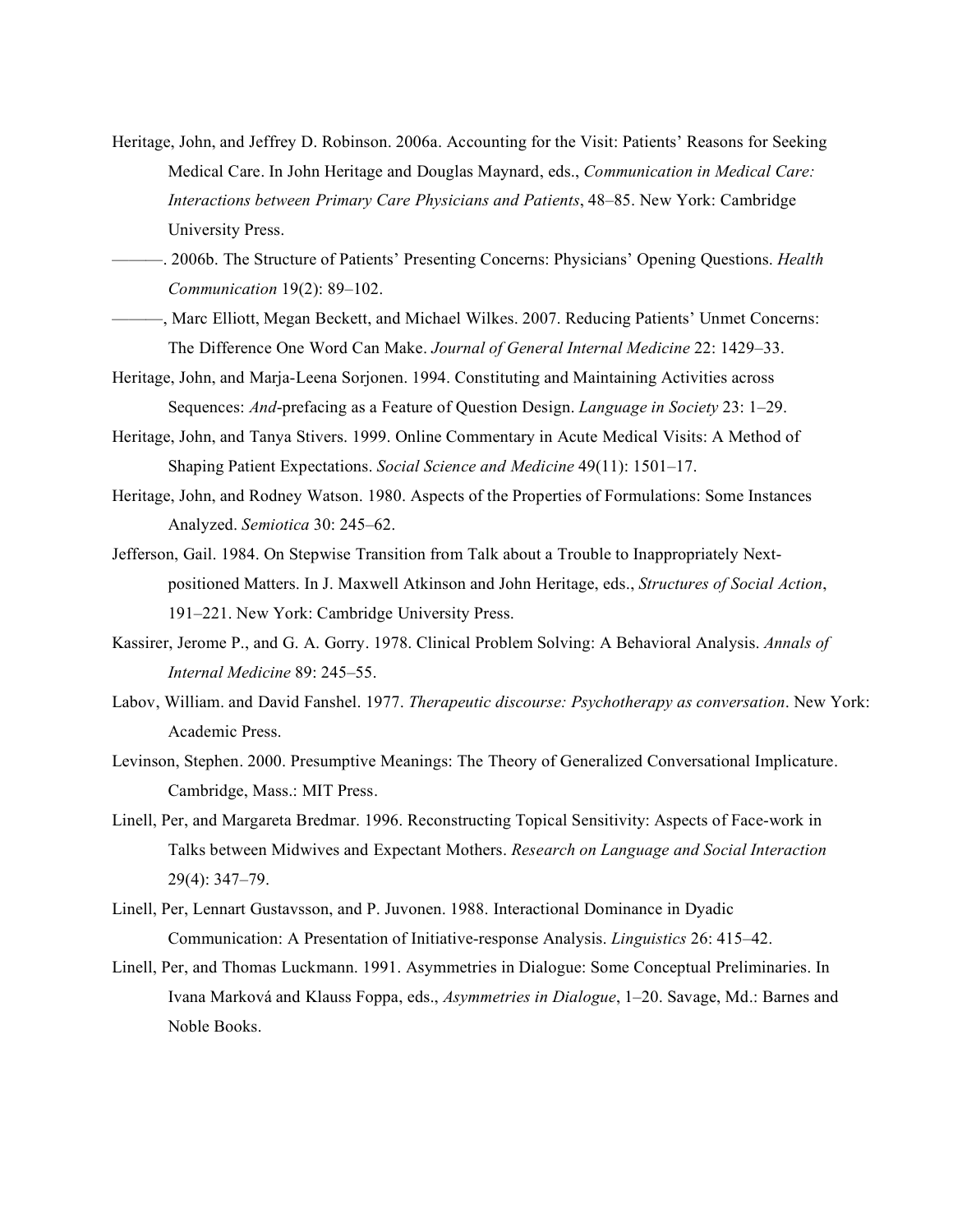- Marvel, M. Kim, Ronald M. Epstein, Kristine Flowers, and Howard B. Beckman. 1999. Soliciting the Patient's Agenda: Have We Improved? *Journal of the American Medical Association* 281(3): 283–87.
- Mishler, Elliot. 1984. *The Discourse of Medicine: Dialectics of Medical Interviews*. Norwood N.J.: Ablex.
- Pomerantz, Anita. 1988. Offering a Candidate Answer: An Information-seeking Strategy. *Communication Monographs* 55: 360–73.
- Raymond, Geoffrey. 2003. Grammar and Social Organization: Yes/no Interrogatives and the Structure of Responding. *American Sociological Review* 68: 939–67.
- ———. 2004. Prompting Action: The Stand-alone "So" in Ordinary Conversation. *Research on Language and Social Interaction* 37(2): 185–218.
- Robinson, Jeffrey D. 2006. Soliciting Patients' Presenting Concerns. In John Heritage and Douglas Maynard, eds., *Communication in Medical Care: Interactions between Primary Care Physicians and Patients*, 22–47. New York: Cambridge University Press.
- ———, and John Heritage. 2005. The Structure of Patients' Presenting Concerns: The Completion Relevance of Current Symptoms. *Social Science and Medicine* 61: 481–93.
- Roter, Debra, and Judith Hall. 2006. *Doctors Talking with Patients/Patients Talking with Doctors: Improving Communication in Medical Visits*, 2d ed. Westport, Conn.: Praeger.
- Roter, Debra, Moira Stewart, Samuel Putnam, Mack Lipkin, William Stiles, and Thomas S. Inui. 1997. Communication Patterns of Primary Care Physicians. *Journal of the American Medical Association* 227(4): 350–56.
- Sacks, Harvey, Emanuel A. Schegloff, and Gail Jefferson. 1974. A Simplest Systematics for the Organization of Turn-taking for Conversation. *Language* 50: 696–735.
- Schegloff, Emanuel A. 2007. *Sequence Organization in Interaction: A Primer in Conversation Analysis*, vol. 1. New York: Cambridge University Press.
- Schiffrin, Deborah. 1987. *Discourse Markers*. New York: Cambridge University Press.
- Sharrock, Wesley. 1974. On owning knowledge. In Roy Turner ed., *Ethnomethodology,* 45-53. Harmondsworth: Penguin.
- Sorjonen, Marja-Leena, Liisa Raevarra, Markku Haakana, Tuukka Tammi, and Anssi Perakyla. 2006. Lifestyle Discussions in Medical Interviews. In John Heritage and Douglas Maynard, eds., *Communication in Medical Care: Interaction between Primary Care Physicians and Patients*, 340–78. New York: Cambridge University Press.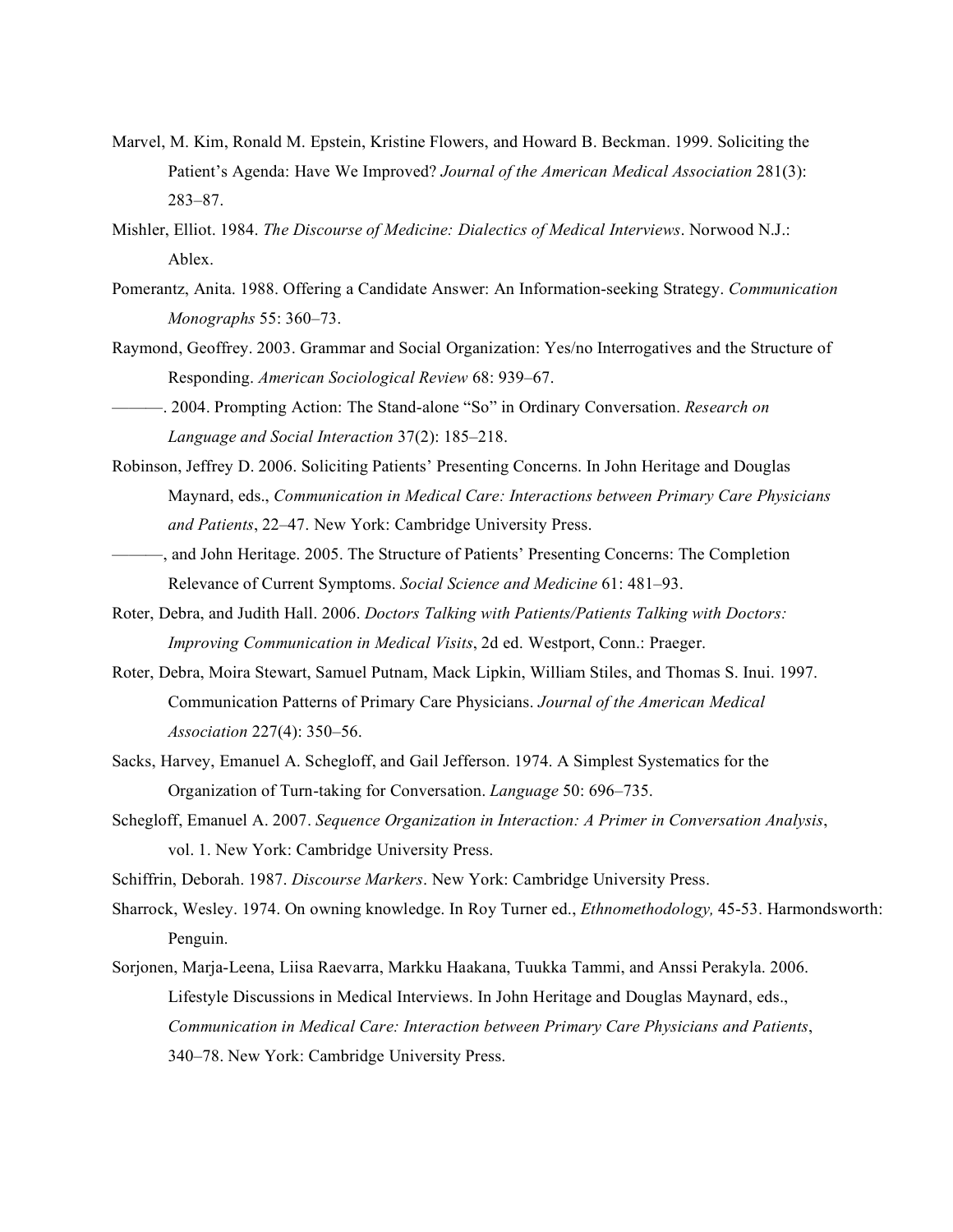- Stivers, Tanya. 2004. "No No No" and Other Types of Multiple Sayings in Social Interaction. *Human Communication Research* 30(2): 260–93.
- ———. 2007. *Prescribing under Pressure: Parent-physician Conversations and Antibiotics*. New York: Oxford University Press.
- ———, and John Heritage. 2001. Breaking the Sequential Mold: Answering "More than the Question" during Medical History Taking. *Text* 21(1–2): 151–85.
- Stivers, Tanya, and Asifa Majid. 2007. Questioning Children: Interactional Evidence of Implicit Bias in Medical Interviews. *Social Psychology Quarterly* 70: 424–41.
- Stoeckle, John D., and J. Andrew Billings. 1987. A History of History-taking: The Medical Interview. *Journal of General Internal Medicine* 2: 119–27.
- Turner, Patricia. 2008. Grammar and Epistemics in Question Construction: After-hours Calls to an Oncall Physician. Unpublished mimeo, University of California–Los Angeles.
- Waitzkin, Howard 1991. *The Politics of Medical Encounters*. New Haven, Conn.: Yale University Press.
- West, Candace. 1984. *Routine Complications: Troubles with Talk between Doctors and Patients*. Bloomington: Indiana University Press.